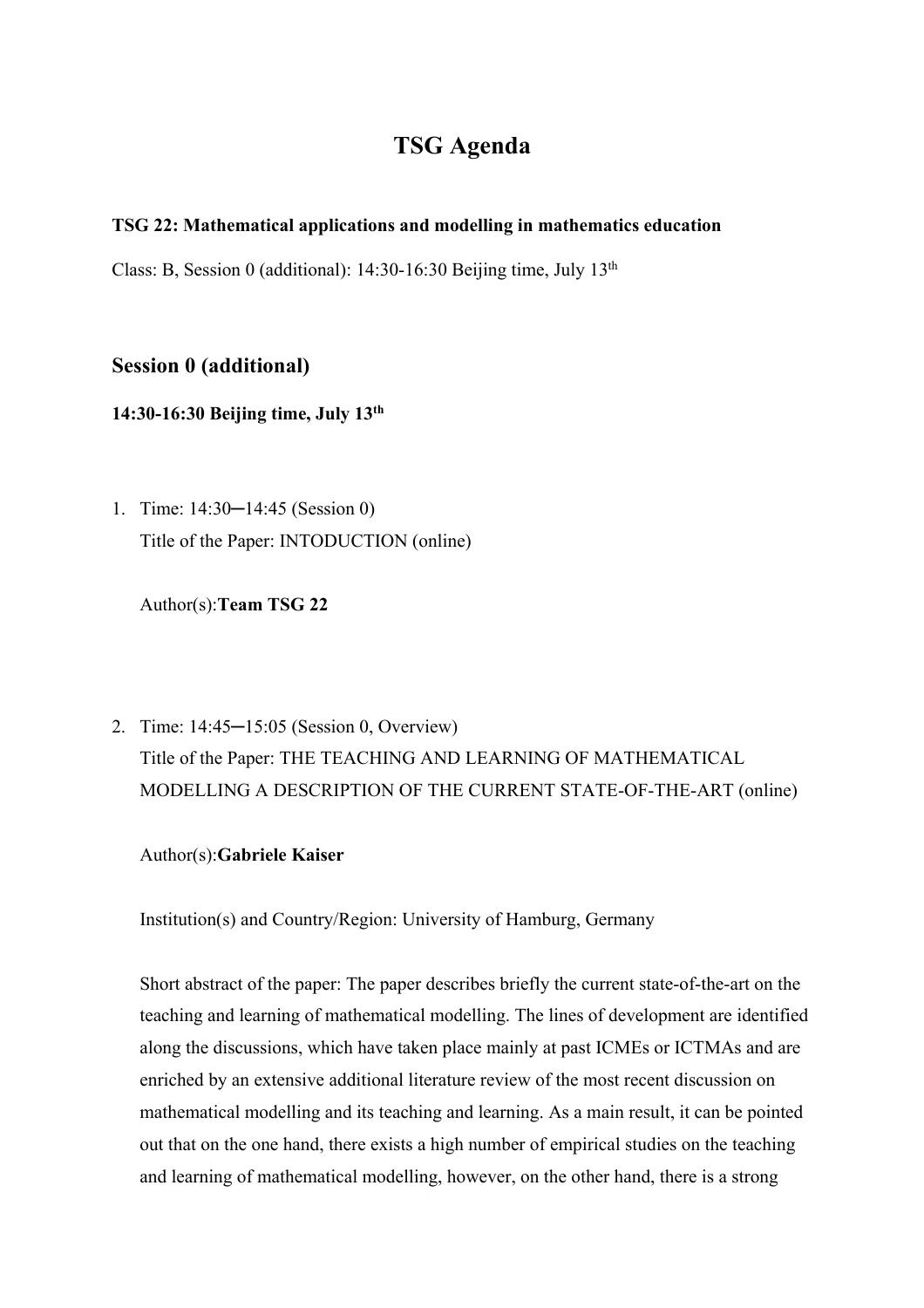need for more studies with clear conceptualisations following rigorous standards. Compared to the situation at the beginning of the development of the field the number of theoretical papers has decreased strongly reflecting the global empirical wave in mathematics education

3. Time: 15:05─15:10 (Session 0, Overview) Discussion

4. Time: 15:10─15:20 (Session 0, Teaching mathematical modelling) Title of the Paper: SOCIOCULTURAL INFLUENCES ON MATHEMATICAL MODELLING: AN ETHNOMATHEMATICAL PERSPECTIVE (online)

#### Author(s):**Milton Rosa**, Daniel Clark Orey

Institution(s) and Country/Region: Universidade Federal de Ouro Preto, Brazil

Short abstract of the paper: A major problem with contemporary mathematics education is its overwhelming bias towards a Western orientation in both overall values, topics and research paradigms. A search for new approaches and methodologies is necessary to record historical forms of mathematical ideas that occur in different sociocultural contexts, and to take advantage of the an emerging glocalization of business, science, religion, art, music and other aspects of culture. There is a need to apply a fundamentally different philosophy, modelling techniques, and an ethnomathematical perspective to mathematics curriculum. We propose to demonstrate how ethnomodelling as a pedagogical action for teaching and learning of mathematics challenges the traditional prevailing ways of thinking and doing mathematics.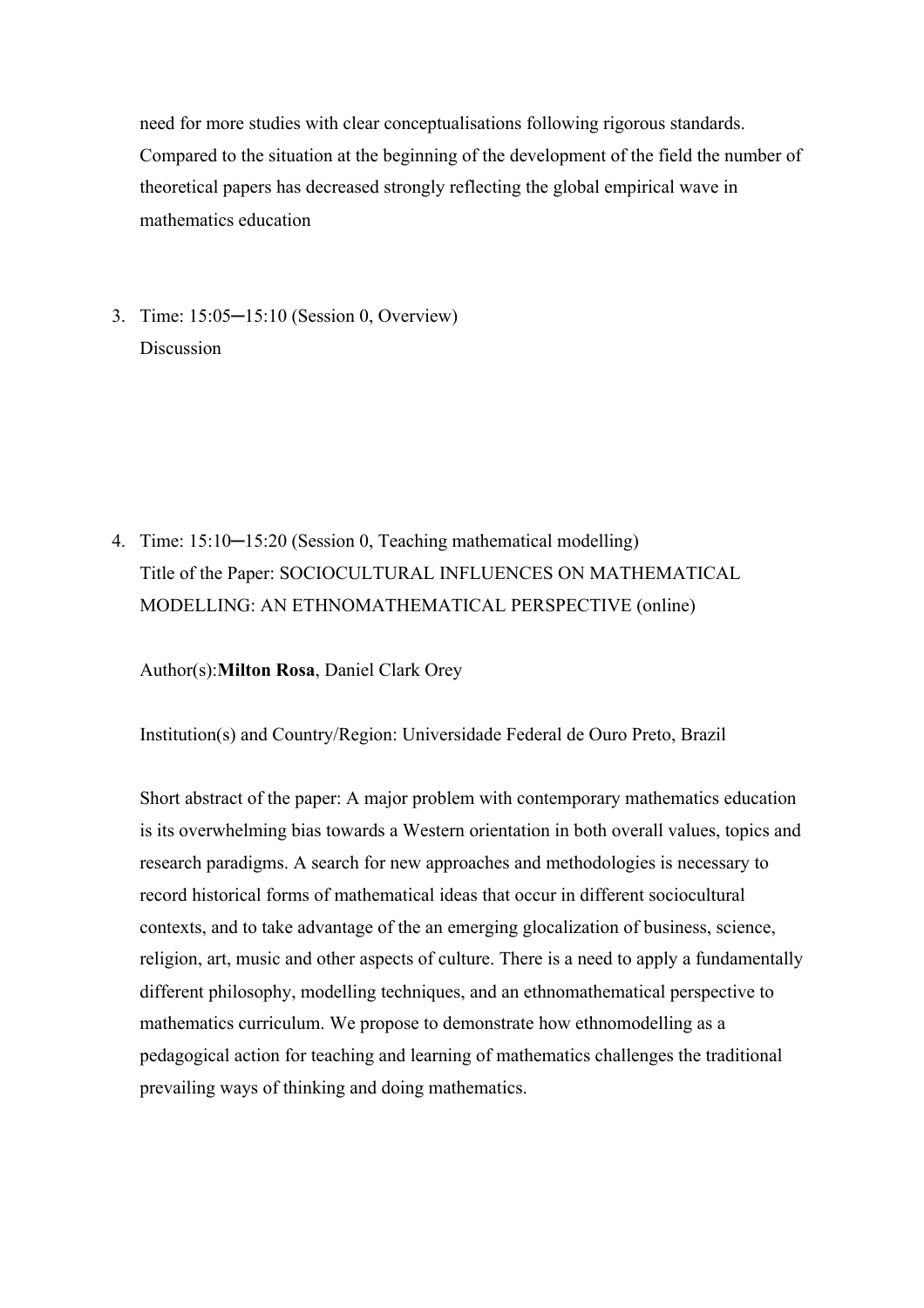5. Time: 15:20—15:30 (Session 0, Teaching mathematical modelling) Title of the Paper: TEACHING METHODS FOR MODELLING PROBLEMS (online)

## Author(s):**Stanislaw Schukajlow, Werner Blum**

Institution(s) and Country/Region: University of Muenster, University of Kassel, Germany

Short abstract of the paper: Despite of the importance of the ability to solve modelling problems for students lives, various studies have demonstrated that students all over the world have considerable difficulties in solving modelling problems. An important goal of mathematics education is thus to develop and to examine teaching methods for modelling problems. On the basis of a literature review, we identified guided instruction and a constructivist view of teaching as two important general principles of such teaching methods. We discuss these general principles by referring to teaching methods that were developed in our own projects DISUM and MultiMa. These teaching methods varied in the degree of guidance given by teachers or learning materials, on the one hand, and in the degree of self-regulation experienced by the students, on the other hand. The effects of these teaching methods on students achievement and attitudes were evaluated in a series of empirical studies, and we investigated under which conditions these teaching methods work. Finally, we discuss challenging points for future research on teaching methods for modelling.

6. Time: 15:30─15:35 (Session 0, Teaching mathematical modelling) Discussion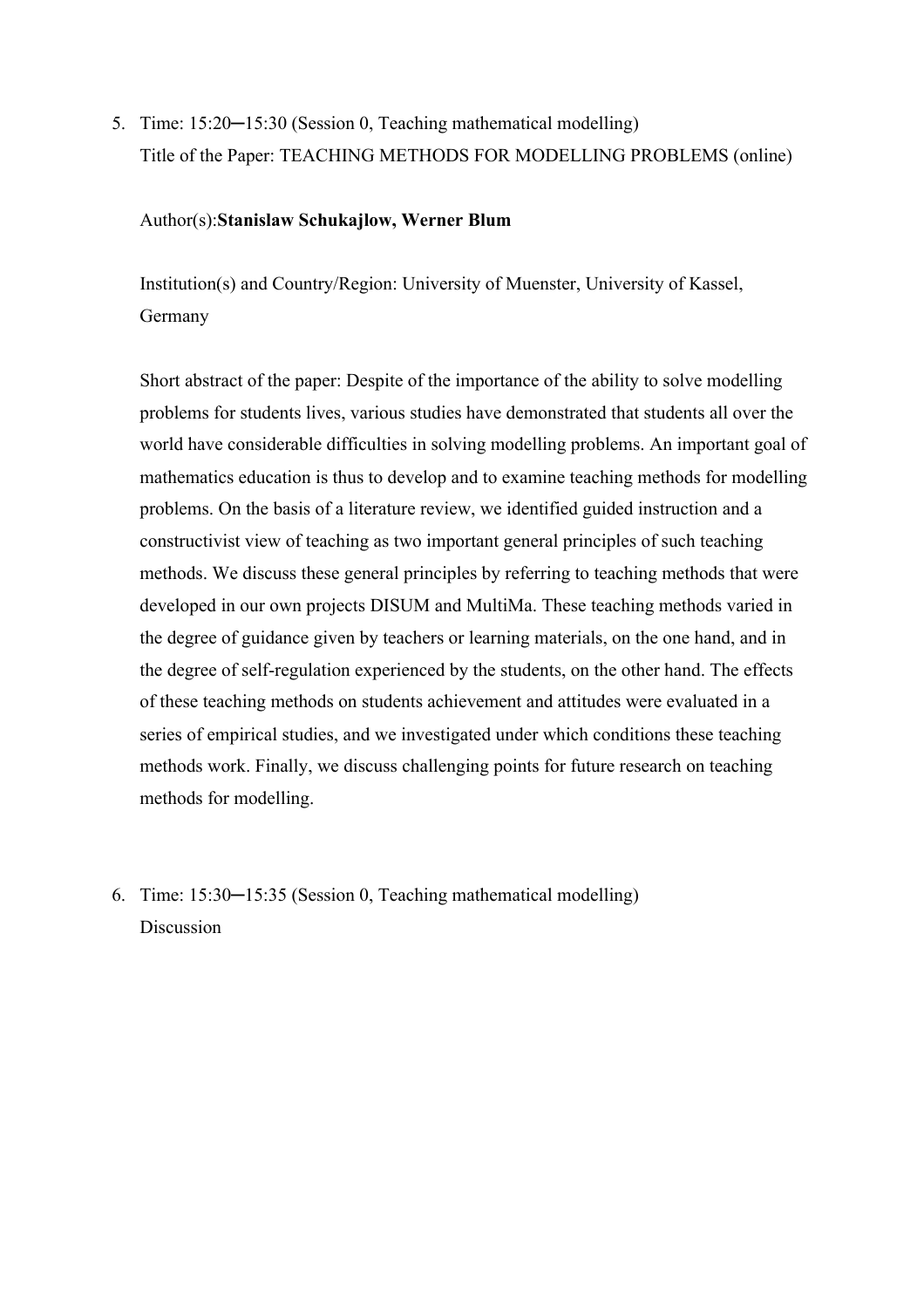7. Time: 15:35─15:40 (Session 0, Teaching mathematical modelling) Title of the Paper: EXAMINING THE GEOGRAPHICAL FEATURES OF THE NASU AREA ANALYZING THE ORIGIN OF THE NASU AREA USING MATHEMATICS (online)

### Author(s):**Masahiro Takizawa**

Institution(s) and Country/Region: Otawara Senoior High School, Otawara City, Japan

Short abstract of the paper: The Nasu Area is part of the Nikko National Park in Japan. The author obtained 13,500,000 (3,000 lines times 4,500 columns) points of altitude data on the Nasu Area from the Geographical Survey Institute. By mathematically processing them on a computer, difference geographical properties could be found. These materials show how mathematics reveals these properties from big data by constructing statistical models. These materials show several modeling processes, which start with unclear geographical presumptions. (e.g. what can be said by calculating the standard deviation of the altitude in mountainous environment?) However, they change into unexpected but clear ones by the models. The students gain interest in geography through mathematics. This study analyzes such particular modelling processes.

8. Time: 15:40-15:45 (Session 0, Teaching mathematical modelling) Title of the Paper: A MATHEMATICAL MODELLING TECHNIQUE AS TOOL FOR TEACHING MATHEMATICS (online)

#### Author(s):**Eloisa Benitez-Mariño**

Institution(s) and Country/Region: Universidad Veracruzana, Xalapa, Mexico

Short abstract of the paper: In this paper, we show a mathematical technique, which can be used as a tool for teaching mathematics at the university level, with emphasis in education of engineering, economic and business sciences. We observe that, this mnemonic technique gives us a procedure that helps to generate reflective process of mathematical modelling, which implies that we should not limit only to the teaching of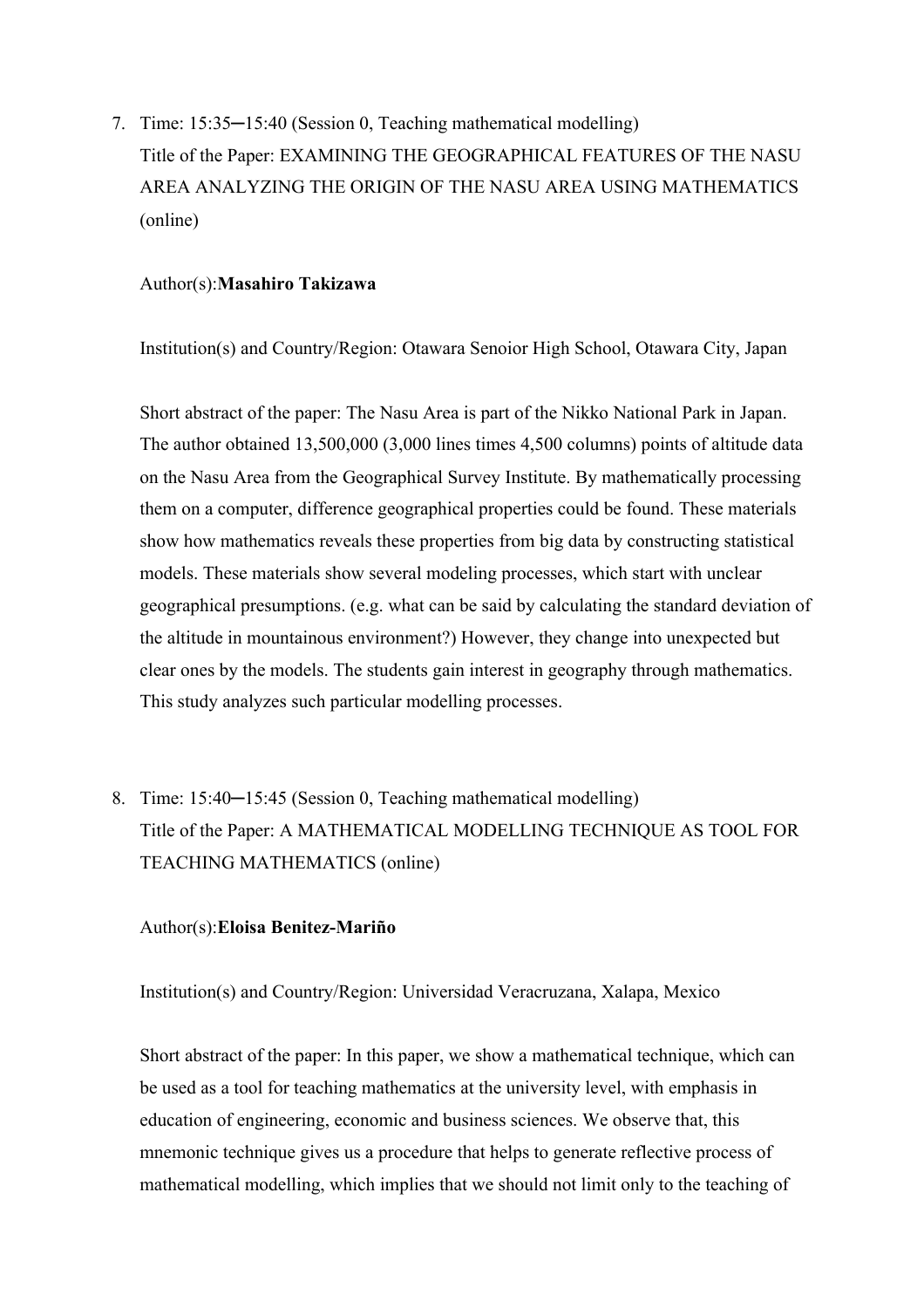mathematics immersed in a phenomenon or interpretation. Even more, we must pay attention to methodological practices involve, in this process and underlying mathematical language. Thus, mathematical concepts emerge naturally. When the technique of mathematical modelling is used in a classroom, with undergraduate students, where the following paradigm is changed: first, teaching math and after study the applications. Here, in the opposite direction, a verbal problem is presented and during the process of construct and solve of model, mathematical concepts are studied and students development a collection of skills.

9. Time: 15:45—15:50 (Session 0, Teaching mathematical modelling) Title of the Paper: THEORIZING TENSIONS BETWEEN MATHEMATICAL MODELING PROCESSES AND CONVENTIONAL MATHEMATICS INSTRUCTION (online)

Author(s):**Wenmin Zhao**, Samuel Otten

Institution(s) and Country/Region: Guangdong University of Education, Guangzhou, China

Short abstract of the paper: In this article, we refine and illustrate the mathematical modeling framework developed by Blum and Leiss (2005) in order to characterize the ways in which the processes of mathematical modeling depart from conventional secondary classroom practices in the United States. Our analysis shows that modeling is different from conventional mathematical instruction in emphasizing students' nonmathematical thinking, allowing for students' decision making (i.e., selecting information, mathematical components, and representation types), and encouraging evaluation and revision. Efforts to support teachers in enacting mathematical modeling should account for these departures.

10. Time: 15:50─15:55 (Session 0, Teaching mathematical modelling) Discussion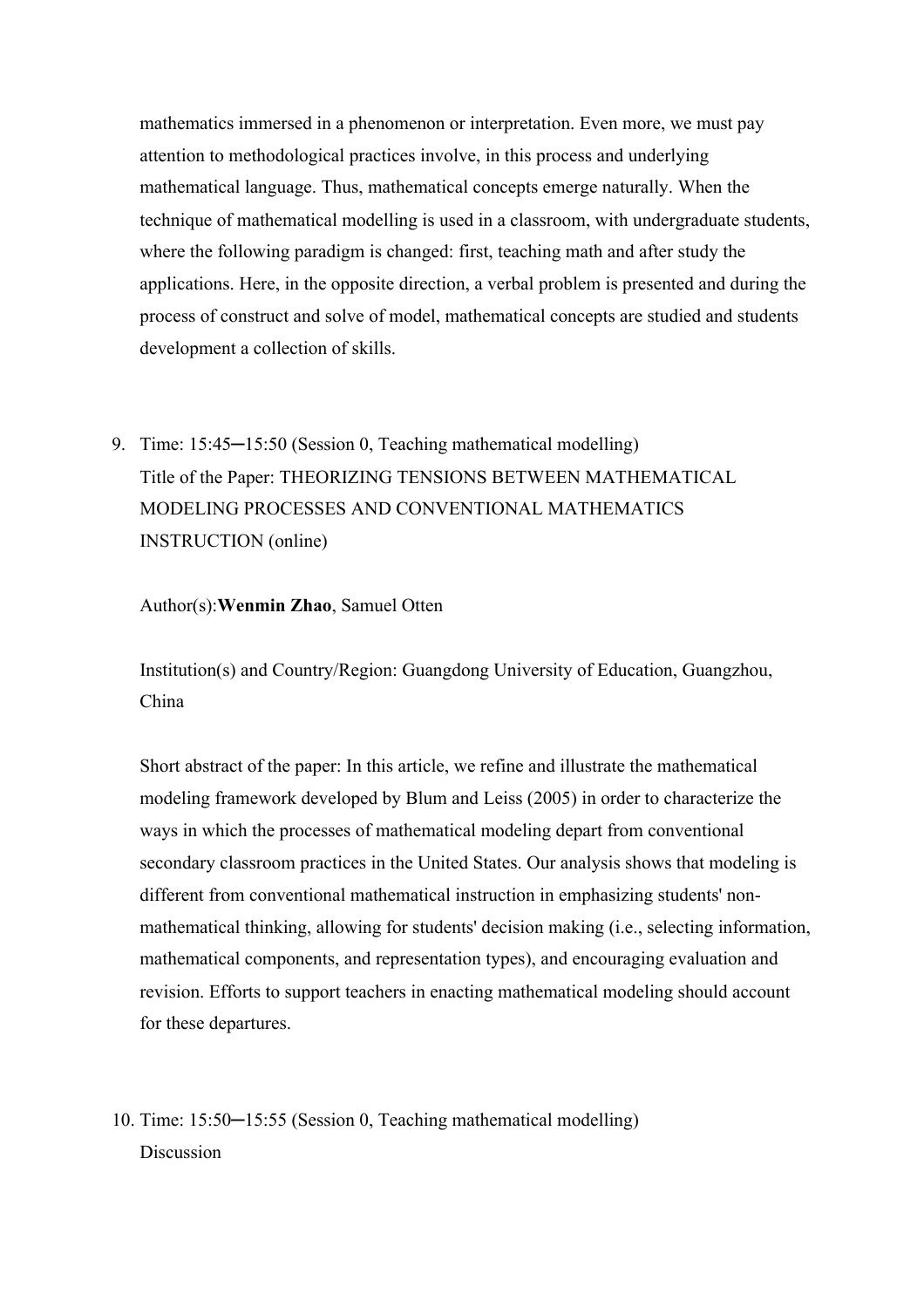11. Time: 15:55─16:00 (Session 0, Teaching mathematical modelling) Title of the Paper: THE RATIONALES OF STATISTICAL MODELLING IN EDUCATION RESEARCH FROM A MATHEMATICAL MODELLING PERSPECTIVE (online)

Author(s):**Takashi Kawakami**, Jonas Bergman Arleback

Institution(s) and Country/Region: Utsunomiya University, Japan

Short abstract of the paper: In this paper, we develop and discuss a framework for characterising the rationales of statistical modelling (SM) in educational research from a mathematical modelling perspective. We report some results from a systematic literature review of empirical research on SM departing from the dual rationale of modelling in mathematics education as a means for developing competencies and as a means for learning contents. The results are presented and exemplified in three identified categories of rationales of SM in terms of competency-, content-, and society-oriented types.

12. Time: 16:00─16:05 (Session 0, Teaching mathematical modelling) Title of the Paper: MODELLING IN A TEACHER EDUCATION PROGRAMME (online)

#### Author(s):**Dragana Martinovic**

Institution(s) and Country/Region: University of Windsor, Canada

Short abstract of the paper: In this paper I describe results of a teaching experiment in which the future upper elementary and secondary school teachers organize modelling activities for their peers. After introducing a teacher education context as well as the related curriculum in Ontario, Canada, I summarize lessons learned about pedagogical, content and technological aspects of modelling activities, compare them to the findings in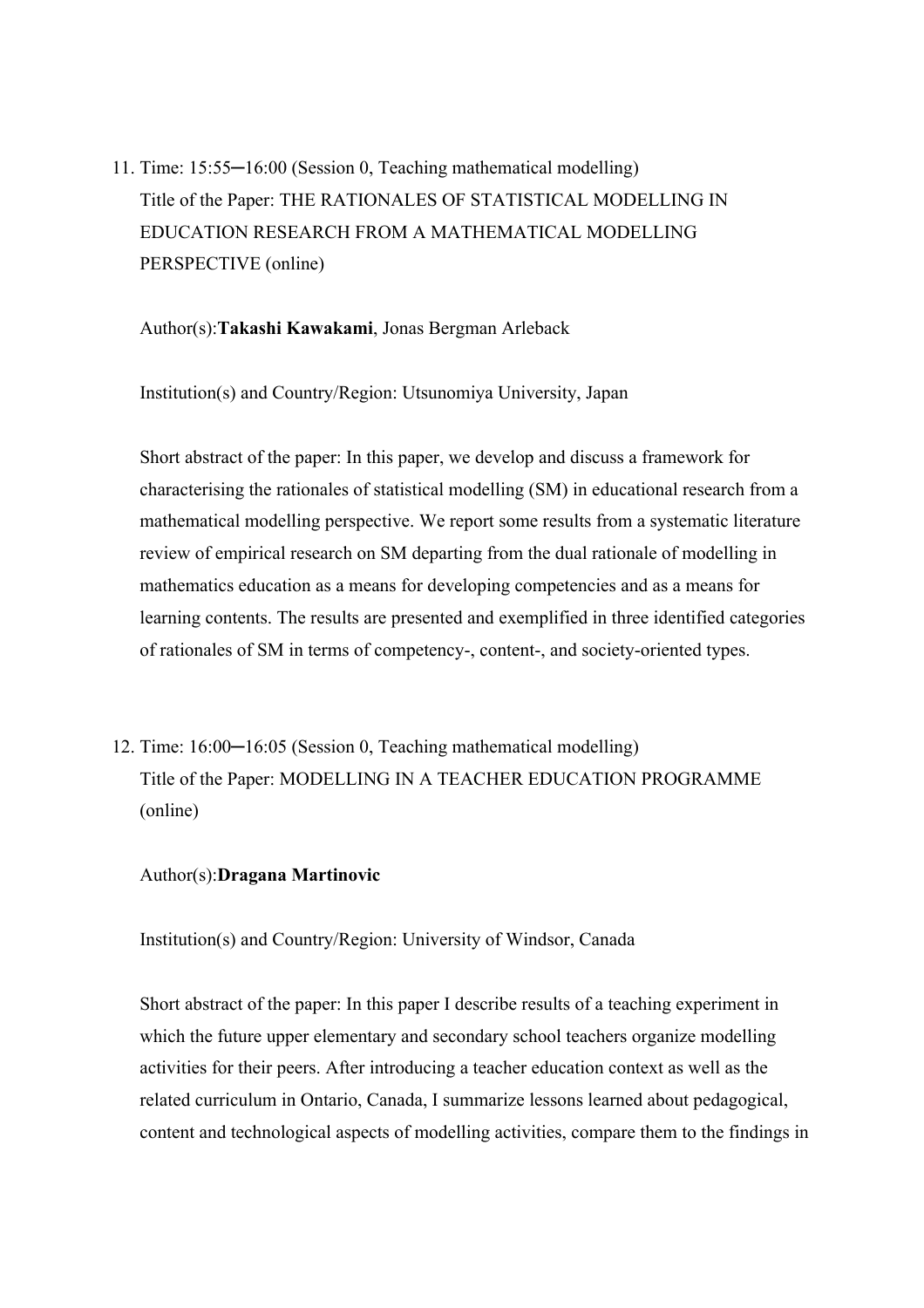the literature, and identify some practices that could enhance mathematics teacher education.

13. Time: 16:05─16:15 (Session 0, Teaching mathematical modelling) Discussion

14. Time: 16:15─16:30 (Session 0) POSTER PRESENTATION (online)

Author(s):**Team TSG 22**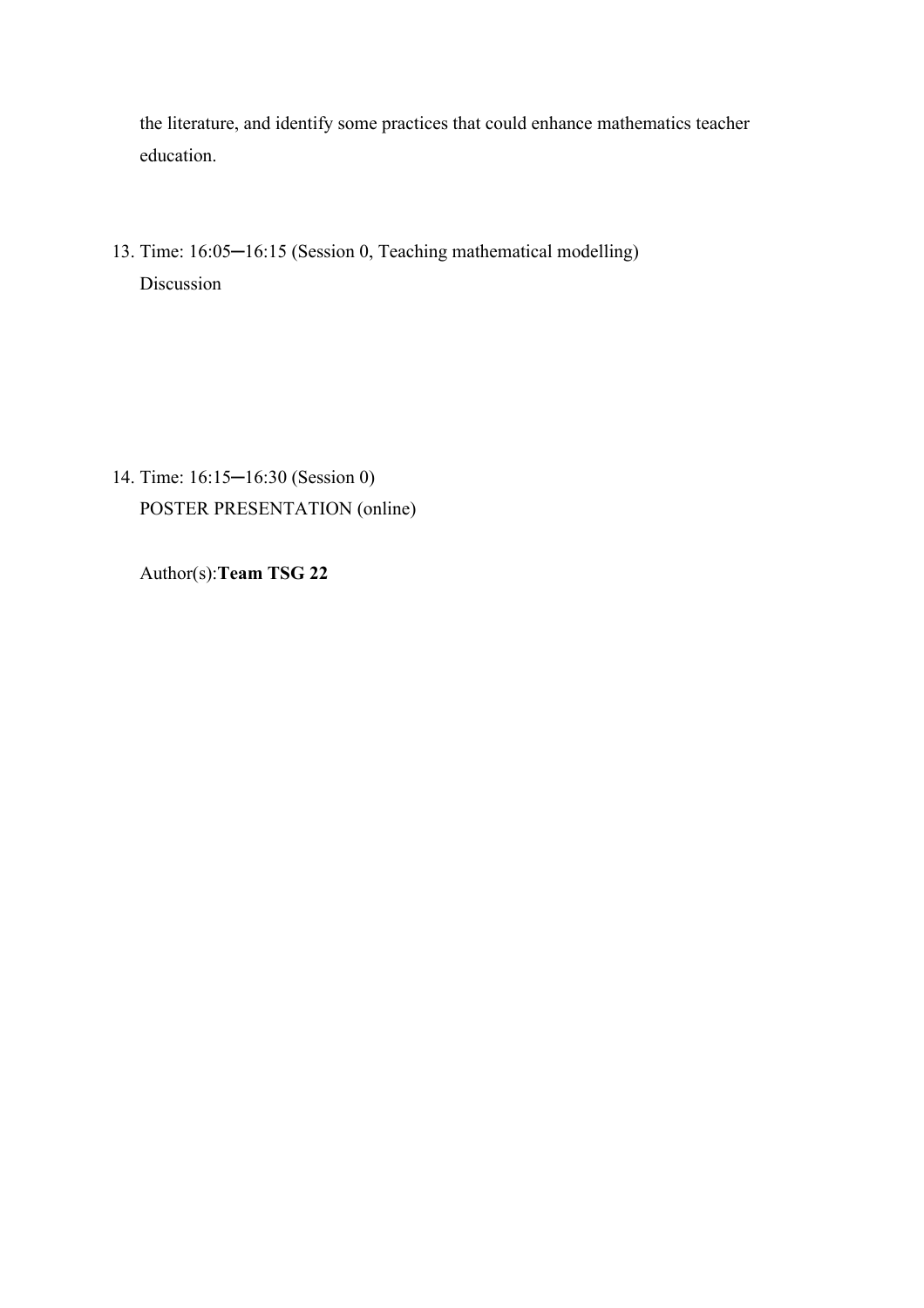## **Session 1**

#### **19:30-21:00 Beijing time, July 13th**

15. Time: 19:30─19:40 (Session 1, Teacher education) Title of the Paper: MATHEMATICAL MODELING IN STEM CONTEXTS. CHARACTERIZATION OF STEM SKILLS AND GENDER GAPS IN INITIAL FORMATION OF MATHEMATICS TEACHERS (online)

Author(s):**María Aravena Diaz**, Marcelo Alejandro Rodriguez, Susan Valeria Sanhueza Henriquez, Maria Jose Seckel, Angelica Urrutia Seplveda

Institution(s) and Country/Region: Catholic University of Maule, Talca, Chile

Short abstract of the paper: The study, funded by the Fund of Research and Development in Education of Chile (FONIDE 1700070), addressed gender diversity in the training of mathematics teachers in STEM skills. The framework considers gender gaps in these skills and the need to look for strategies that enhance these skills in teacher training. In the experiment, future teachers formulated and solved modeling problems with a STEM approach, favoring local contexts. The sample consisted of 31 professors who met the criteria of belonging to the 6th academic semester, and to analyze the gender gaps, the Mann-Whitney U and Wilcoxon test were used. For characterize the skills they develop, main components and support vector machine. The findings show that, at the end of the experiment, there are significant differences in the development of skills and that there are no gender gaps when they are formed in STEM contexts.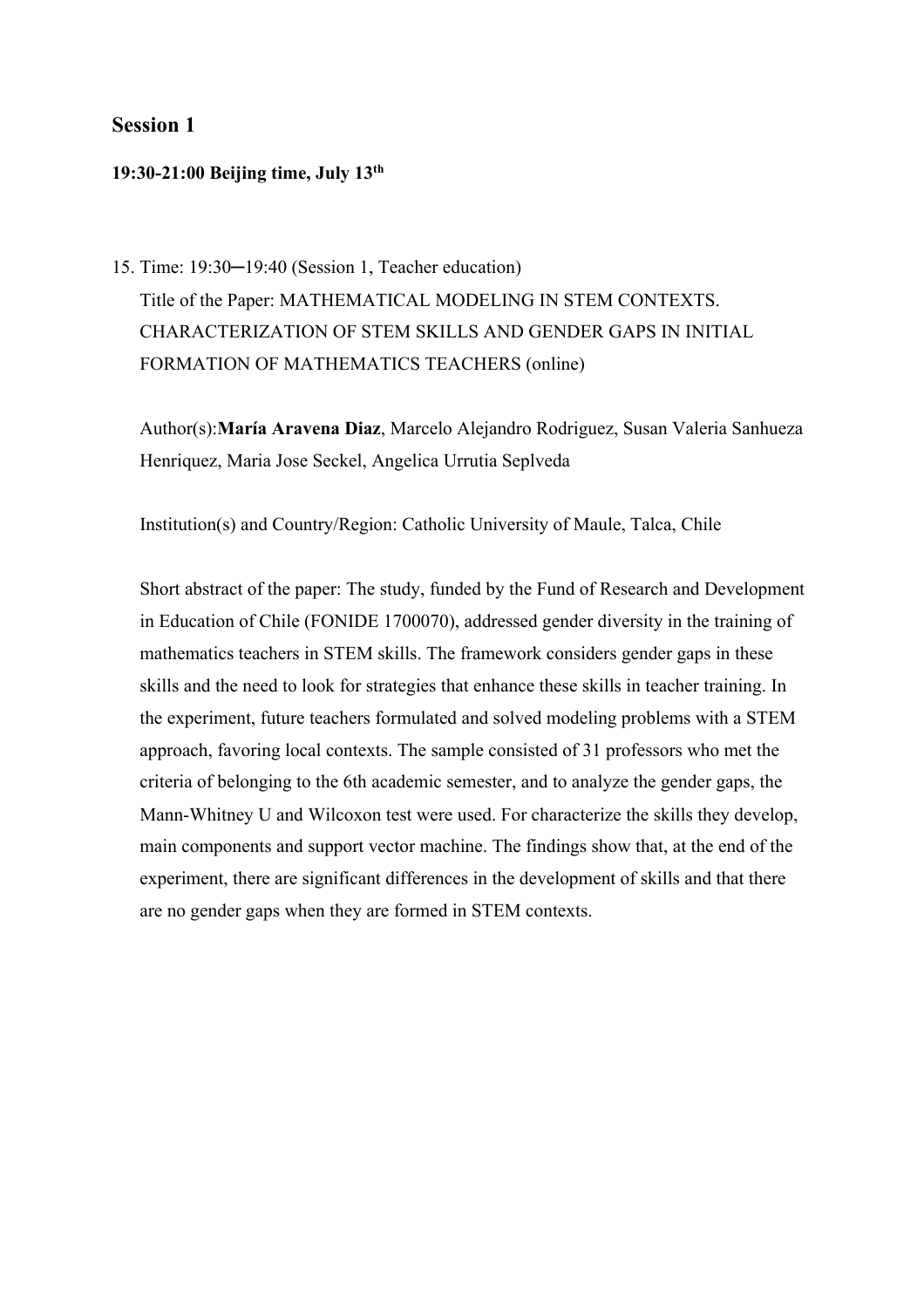16. Time: 19:40─19:50 (Session 1, Teacher education) Title of the Paper: CORRESPONDENCE VERUS COVARIATION PERSPECTIVES WHILE MODELING GLOBAL WARMING (Presentation not confirmed)

#### Author(s):**Dario Andres Gonzalez**

Institution(s) and Country/Region: Universidad de Chile, Santiago, Chile

Short abstract of the paper: I contrast two preservice teachers (PSTs) ways of conceiving relations between quantities the correspondence perspective versus the covariation perspective while modeling global warming. The PSTs completed a mathematical modeling task during an individual, task-based interview. The study shows that the covariation perspective better supports the modeling activity compared to the correspondence perspective. The study found that the covariation perspective supported anticipating concavity, drawing an accurate graph by envisioning continuous and smooth change, and reasoning about the rate of change, all important abilities when modeling relations between quantities (Thompson, 2011).

17. Time: 19:50─19:55 (Session 1, Teacher education) Discussion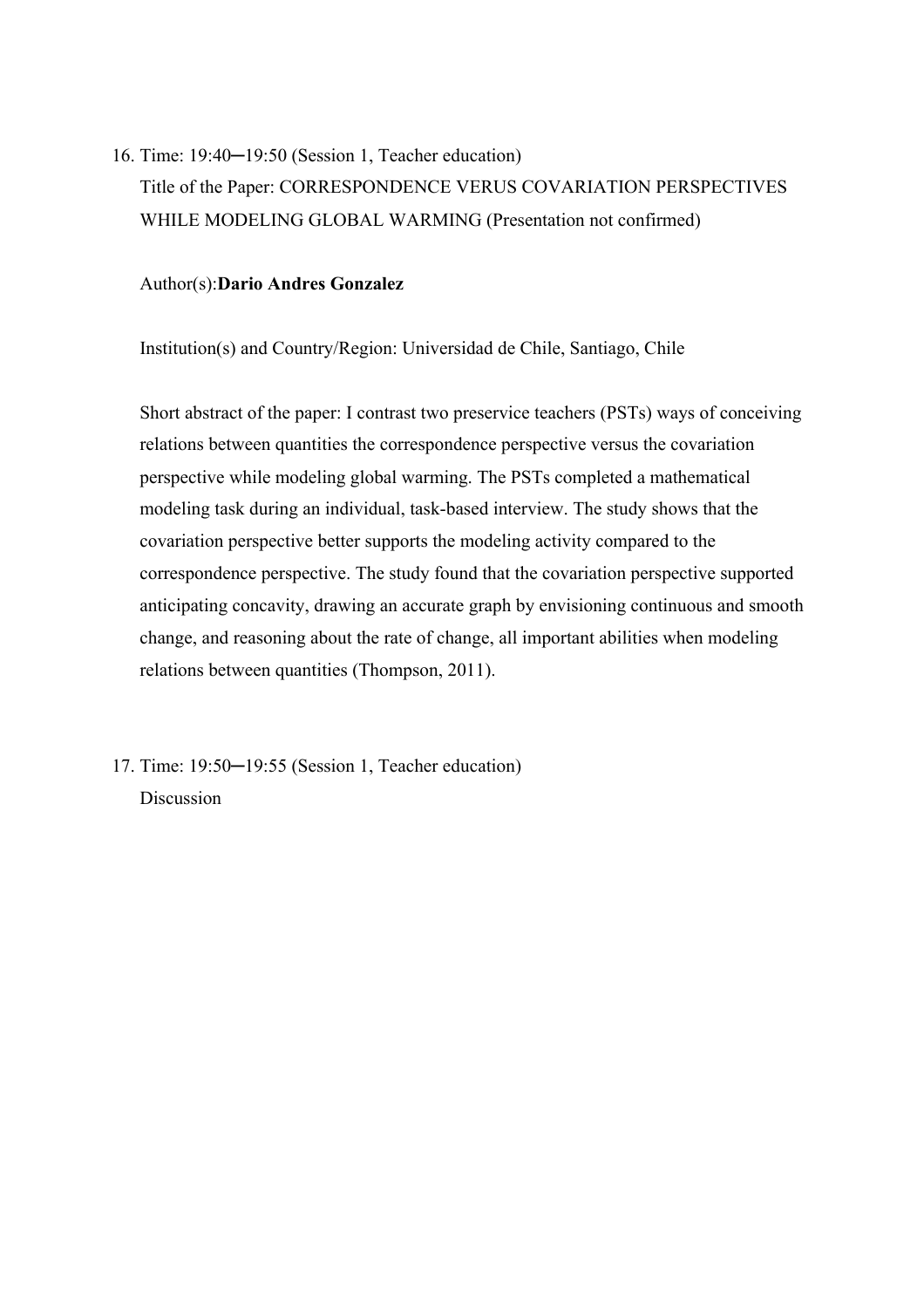## 18. Time: 19:55─20:00 (Session 1, Teacher education) Title of the Paper: USING ASSESSMENT FOR LEARNING TO SUPPORT STUDENTS MODELLING ACTIVITIES (online)

Author(s):**George Ekol**

Institution(s) and Country/Region: University of Witwatersrand, Johannesburg, South Africa

Short abstract of the paper: This paper explores the assesment for learning as a strategy to maximize students' gains in mathematical modelling education. Data are collected from 52 final year pre-service mathematics teachers offering modelling as an option in their undergraduate mathematics programs. Preliminary data collected at the beginning of the course showed that about 90 percent of the students who particpated in the survey, expressed fear of failing mathematical modelling course. This finding influenced the choice of instruction by the course instructor, toward assessment for learning. Based on the assumption that assessment for learning continously helps build students' confidence in themselves as learners and helps them take responsibility for their own learning, it is expected in the current study, that the mean score in the final examinations will be higher than the mean score in the course assesment tests.

19. Time: 20:00─20:05 (Session 1, Teacher education) Title of the Paper: EPISTEMIC STATES OF UNIVERSITY MATHEMATICS TEACHERS IN MATHEMATICAL MODELLING EDUCATION (online)

Author(s):**George Gotoh**, Mitsuru Kawazoe, Hirofumi Ochiai

Institution(s) and Country/Region: Niigata University, Japan

Short abstract of the paper: In mathematical modelling education, it is not enough only to use mathematics in real-world situations. In the design of a meaningful class, M. Artigue emphasized the importance of epistemological analysis to find a raison detre of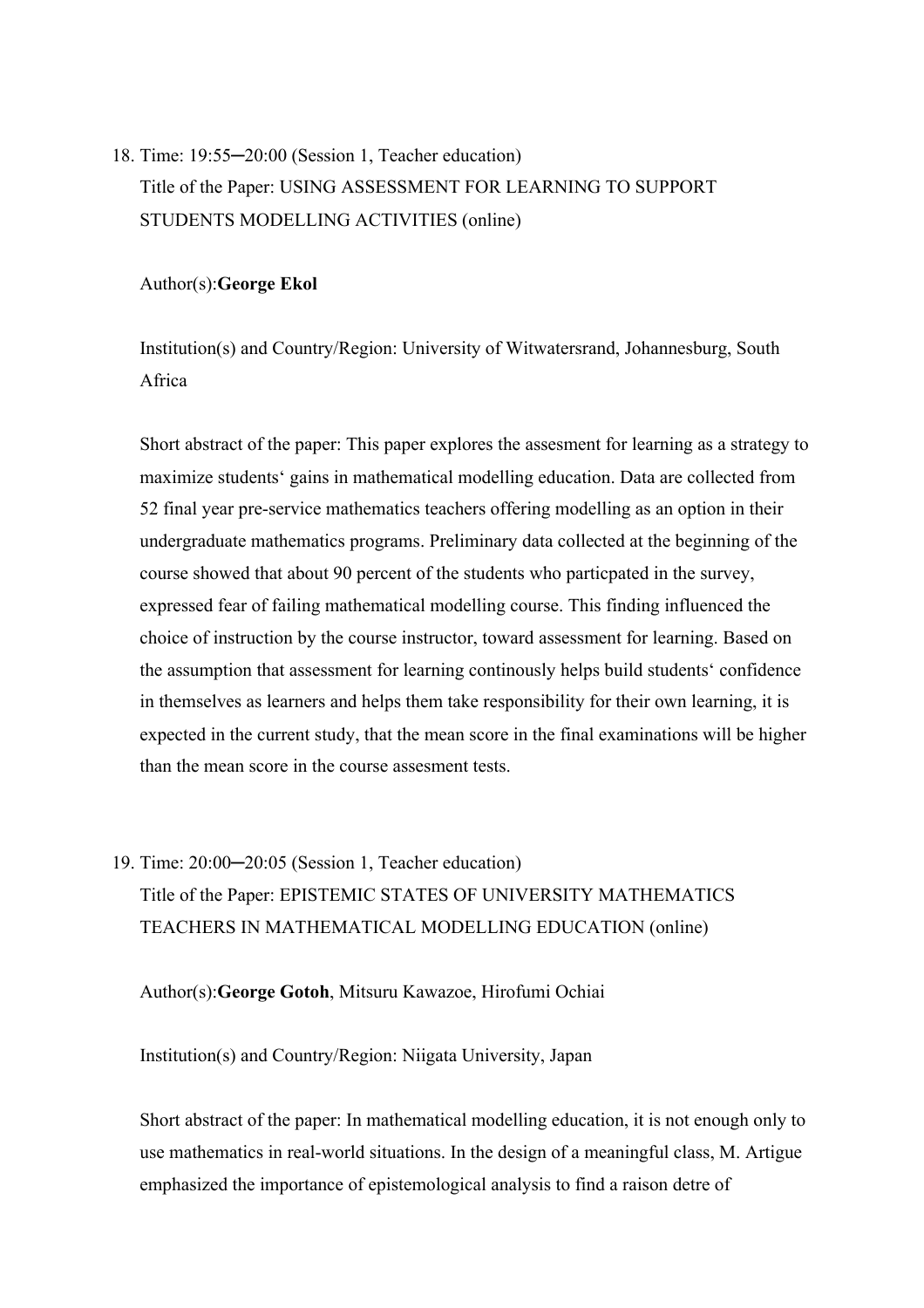mathematical knowledge to be taught. In the previous study, we developed an epistemic framework for the use of grasping the raison detre of mathematical knowledge in realworld situations, and a design of mathematics modelling education based on it. However, the verification of its effectiveness has been a challenge. In this study, we conducted an interview survey using semi-structured methods with four teachers engaged in mathematical modelling education in order to find out if the epistemic framework we developed is useful for the practice and improvement of mathematical modelling education. A qualitative analysis of their answers suggested that for experienced teachers, the framework gives a verbalization of what they are doing unconsciously, and it can be useful in designing meaningful classes. On the other hand, for inexperienced teachers, only the framework is not enough, something that supports their teaching design and practice is necessary.

20. Time: 20:05─20:10 (Session 1, Teacher education) Title of the Paper: USING STAGED VIDEOS TO FOSTER PRE-SERVICE TEACHERS NOTICING SKILLS (online)

Author(s):**Alina Alwast**, Katrin Vorhölter

Institution(s) and Country/Region: University of Hamburg, Germany

Short abstract of the paper: Recent conceptualizations of teachers competencies focus not only on teachers dispositions but also include situated competence facets. Being able to perceive and interpret situation-specific aspects is especially important when dealing with mathematical modelling as students encounter a variety of obstacles, which cannot always be anticipated. The study described in this paper aims at fostering and measuring those situated skills in the context of mathematical modelling and links them to pedagogical content knowledge on mathematical modelling. With a sample of presumably 50 preservice teachers in their masters studies an intervention is conducted, in which the participants acquire not only knowledge about mathematical modelling but also practice their noticing skills through the repeated analysis of videos. As the pilot study suggested relations between situation-specific skills and modelling-specific pedagogical content knowledge, these connections will be further analyzed.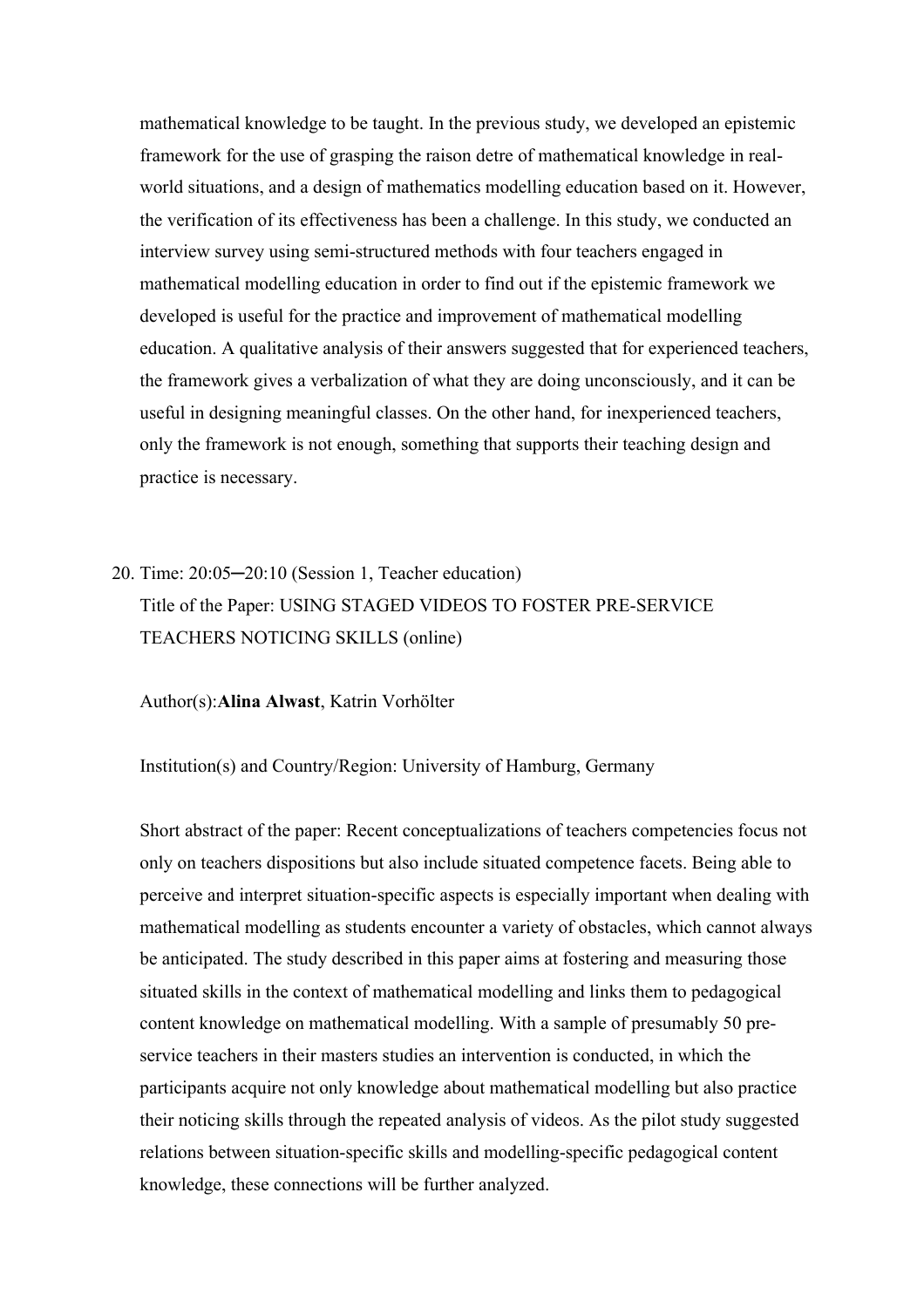21. Time: 20:10─20:20 (Session 1, Teacher education)

Title of the Paper: PROSPECTIVE TEACHERS SELF-EFFICACY FOR TEACHING MATHEMATICAL MODELLING (online)

Author(s):**Hans-Stefan Siller, Gilbert Greefrath**, Raphael Wess, Heiner Klock

Institution(s) and Country/Region: University of Wuerzburg, University of Muenster, Germany

Short abstract of the paper: In the teacher training for modelling, we focus on the professionalisation of prospective teachersthrough reflective practice. To do so, we consider teachers self-efficacy beliefs as an important aspect of professional competence for teaching mathematical modelling. A pre-/post design was used toexamine the extent to which self-efficacy of mathematics teacher-training students for mathematical modelling can be increased through a variety of different teaching-learning laboratories. Clearereffects can be seen if the students themselves create the modelling tasks for use with schoolchildren.

22. Time: 20:20─20:30 (Session 1, Teacher education) Discussion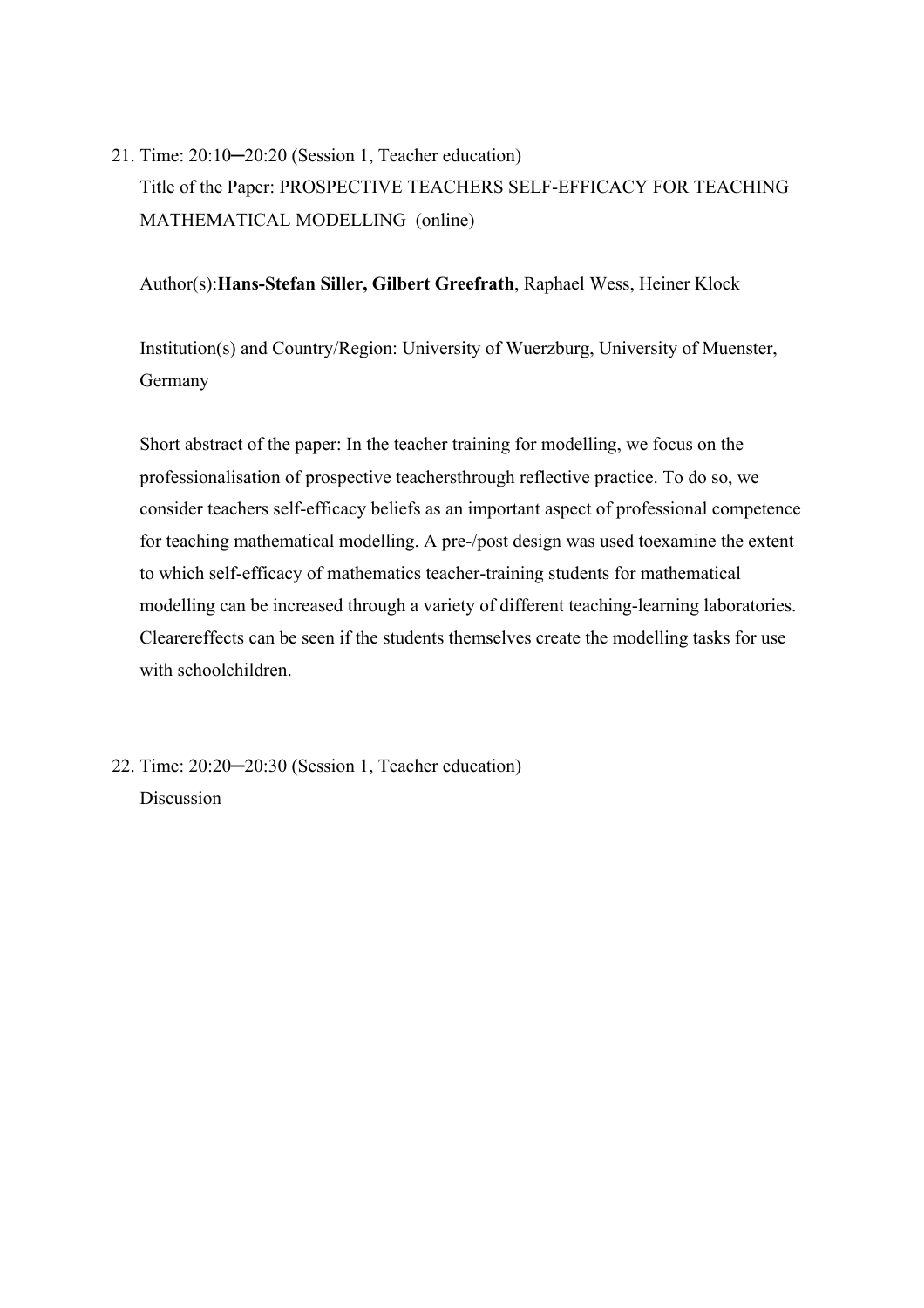23. Time: 20:30─20:35 (Session 1, Teacher education) Title of the Paper: PEDAGOGY THAT SUPPORTS MATHEMATICAL MODELING ONE ELEMENTARY SCHOOL TEACHERS STORY (online)

Author(s):**Rejoice Akapame**, Robin Angotti

Institution(s) and Country/Region: University of Washington Bothell, United States of America

Short abstract of the paper: Mathematical modeling by nature requires innovative pedagogical strategies such as collaborative group work interspersed with different formative assessment techniques. In this research study, one elementary school teacher, implemented mathematical modeling tasks to teach number sense, geometry, algebra, and linear modeling. The teacher made changes to the content and used collaborative learning combined with formative assessment practices after participating in a year-long professional development program focused on mathematical modeling and pedagogy. Analysis of assessment results using a t-test showed significant gains with the largest increase in mathematics achievement being realized by students classified below proficient and those enrolled in special education.

# 24. Time: 20:35─20:40 (Session 1, Teacher education) Title of the Paper: PRE-SERVICE MATHEMATICS TEACHERS PROJECT-BASEDMATHEMATICAL MODELING INSTRUCTION: CONCEPTON, TASK DESIGN, AND ENACTMENT (online)

### Author(s):**JooYoung Park**

Institution(s) and Country/Region: Florida institute of technology, Melbourne, United States of America

Short abstract of the paper: This exploratory study examined pre-service secondary mathematics teachers conception of project-based mathematical modeling instruction,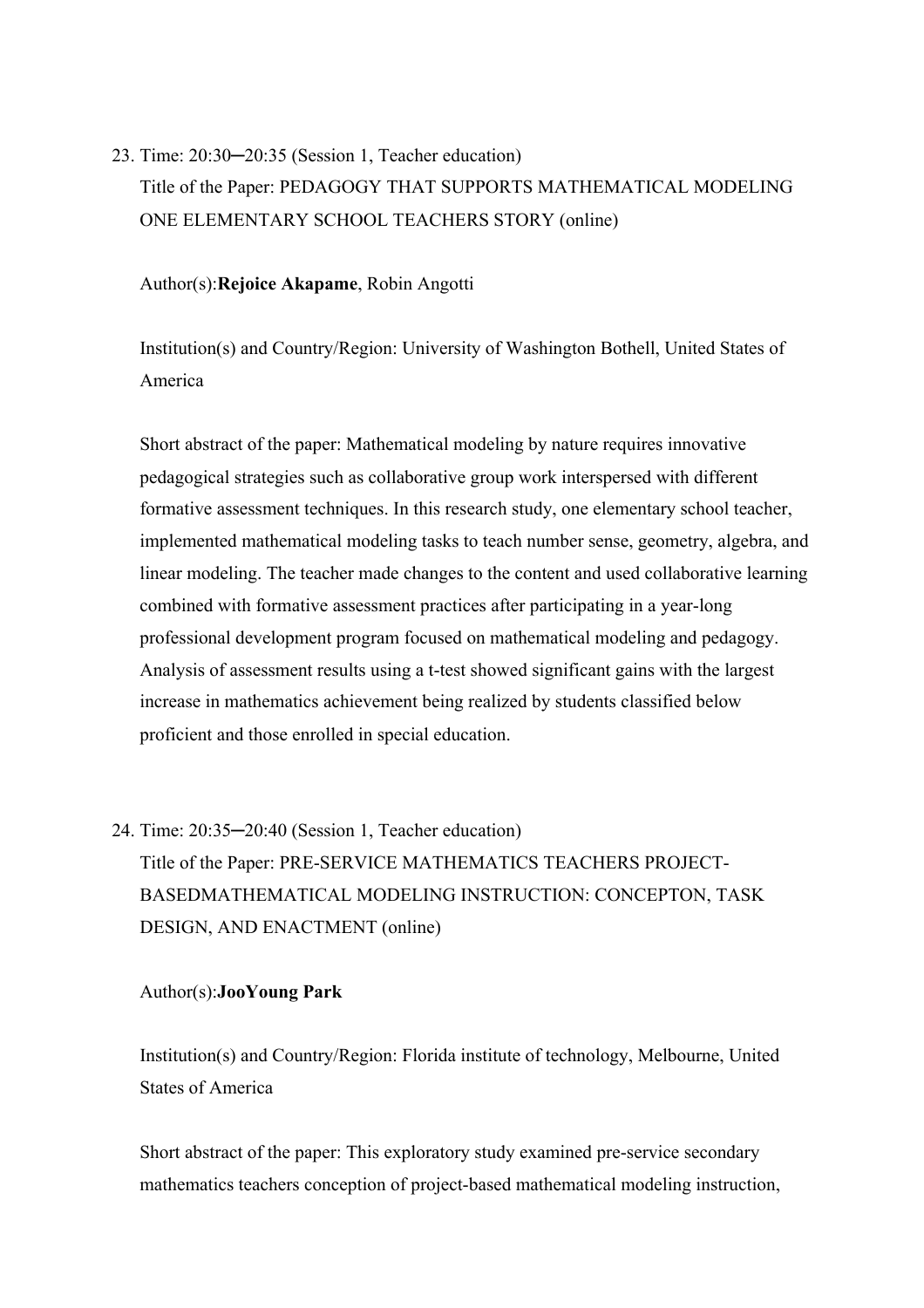view of tasks, and challenges with the instruction. Data sources were open questionnaires, reflection journals, lesson plans, interviews, and video-recorded classroom observations. Findings indicated that the pre-service teachers views were reflected in their task designs focusing on developing ability of learners to apply mathematics to solve practical real life problems. The participants reported that making a decision about task constraints and anticipating students challenges were the most difficult part of their lesson planning. The participants pedagogical content knowledge for modeling instruction appears to be superficial. Full paper will report the details on participants project lessons and implementations.

25. Time: 20:40─20:45 (Session 1, Teacher education) Title of the Paper: THE DEVELOPMENT OF A MODELLING TEACHER EDUCATION PROGRAM STARTING FROM THE TRANSFORMATION OF A MATHEMATISED TASK INTO MODELLING TASKS (online)

Author(s):**Akihiko Saeki**, Masafumi Kaneko, Takashi Kawakami, Toshikazu Ikeda

Institution(s) and Country/Region: Naruto University of Education, Yokohama National University, Japan

Short abstract of the paper: Most Japanese teachers have little experience of modelling, and little research exists on teacher training of mathematical modelling in Japan. Therefore, we developed a modelling teacher education program starting from the transformation of a mathematised task into modelling tasks. In this paper we describe a framework of the transformation of a mathematised task into modelling tasks, as well as the design for modelling lessons. Furthermore, we will illustrate the relationship between the activities in this program and key competencies for teaching mathematical modelling.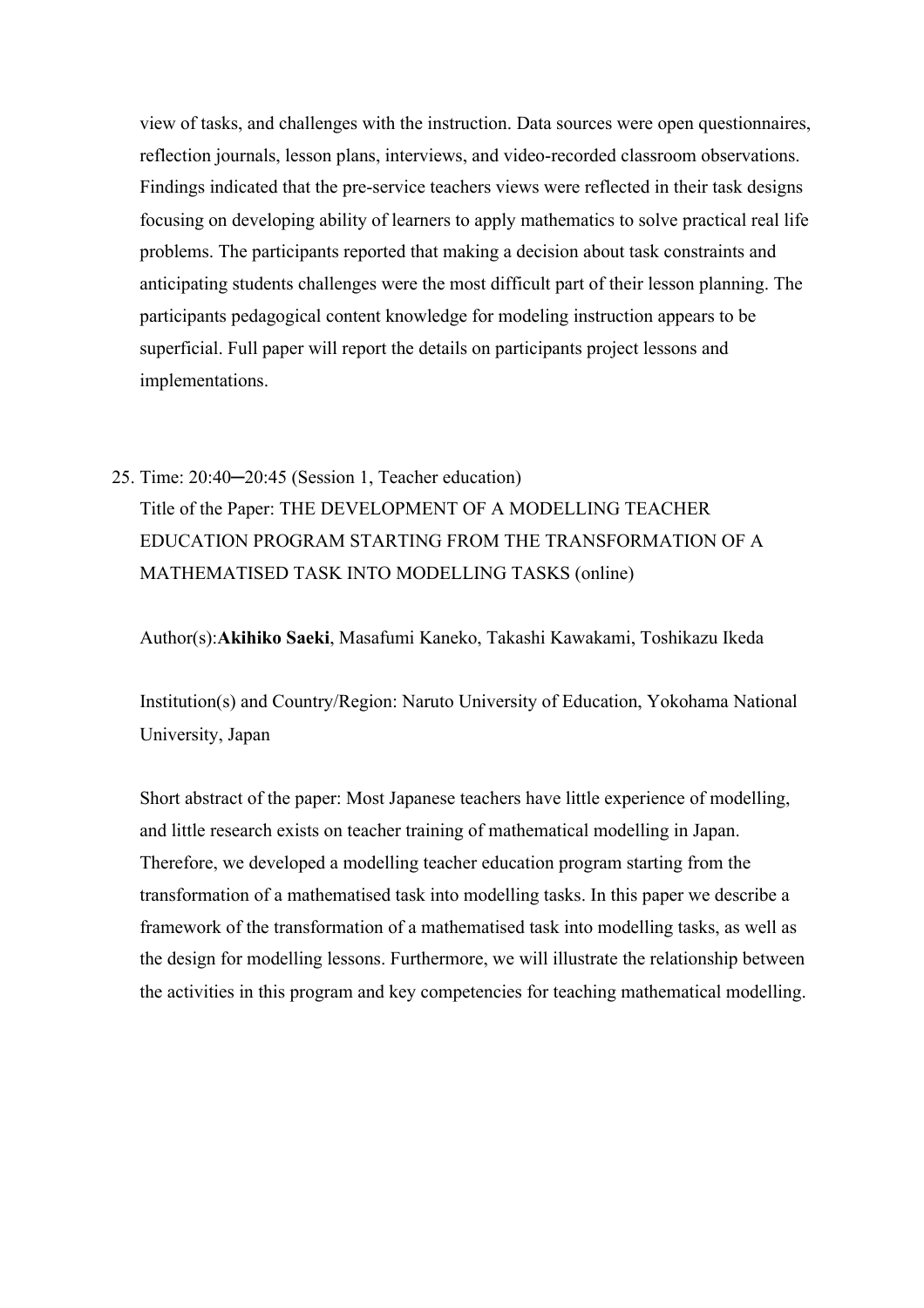26. Time: 20:45─20:50 (Session 1, Teacher education) Title of the Paper: PROSPECTIVE TEACHERS OF MATHEMATICS SUSPEND COMMON SENSE IN SOLVING WORD PROBLEM (online)

Author(s):**Abolfazl Rafiepour**, Zohreh Khazaei

Institution(s) and Country/Region: Shahid Bahonar University of Kerman, Iran

Short abstract of the paper: Many studies have shown that, in general, students do not use real-world knowledge and common sense when solving problematic word problem. The behavior of the teacher and the method of solving these problems in the classroom is one of the possible factors for unrealistic responses to such problems. Considering the importance of this issue, in the present study, tries to get attention and apply real-world considerations related to this problems. In this study, 110 prospective teachers from two university participated. The results revealed a strong tendency among prospective teachers to do not use their real world knowledge. Results of this study classified prospective teachers responses to problematic word problem.

27. Time: 20:50─21:00 (Session 1, Teacher education) Discussion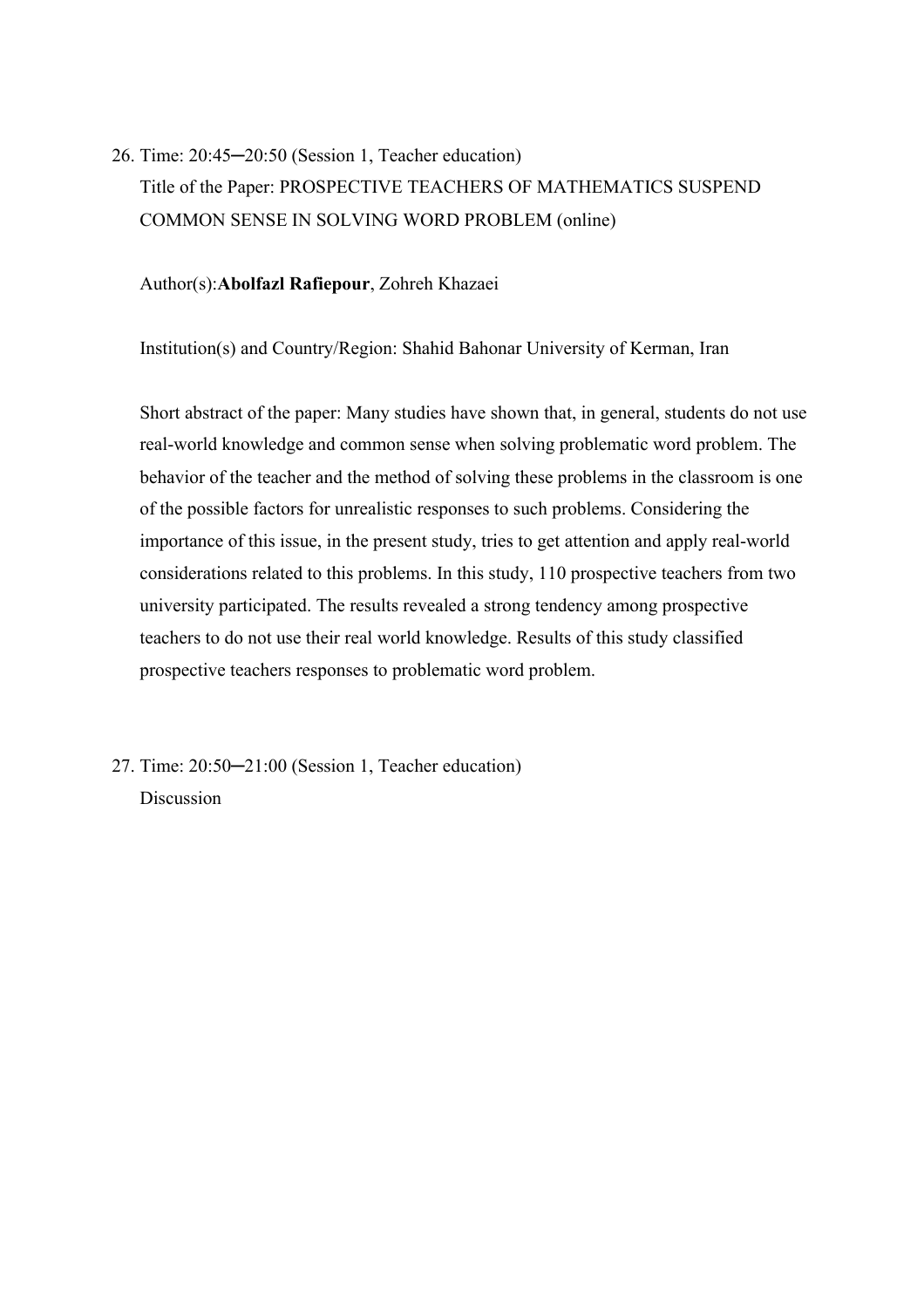## **Session 2**

## **21:30-23:00 Beijing time, July 16th**

28. Time: 21:30─21:35 (Session 2, Students modelling competency) Title of the Paper: THE MATHEMATICAL MODELLING LANDSCAPE: A LITERATURE REVIEW ON PERSPECTIVES, METHODOLOGY, CONTENT, UNIT OF ANALYSIS, AND GEOGRAPHY (online)

Author(s):**Armando Paulino Preciado Babb**, Fredy Peña Acuña, Andrea Ortiz Rocha, Armando Solares Rojas

Institution(s) and Country/Region: University of Calgary, Canada

Short abstract of the paper: We offer an analysis of the literature on mathematical modelling complementing previous states of the art. The review included 441 documents from two sources: articles published in relevant journals, and specific books emanated from both the conference organized by the International Community of Teachers of Mathematical Modelling and Applications and the ICME conference. The analysis focused on mathematical modelling perspectives, research methodology, mathematical content, unit of analysis, and country of authors institution. We identified categories in each of these variables and report the corresponding frequencies. The results are compared with and contrasted to other states of the art, stressing the specific contribution of this review.

29. Time: 21:35─21:45 (Session 2, Students modelling competency) Title of the Paper: DISTINGUISHING THE DISTINCTIONS: OBSERVING THE SOLVING OF A MATHEMATICAL MODELLING TASK (online)

### Author(s):**Paola Andrea Ramirez Gonzalez**

Institution(s) and Country/Region: Universidad de Talca, Chile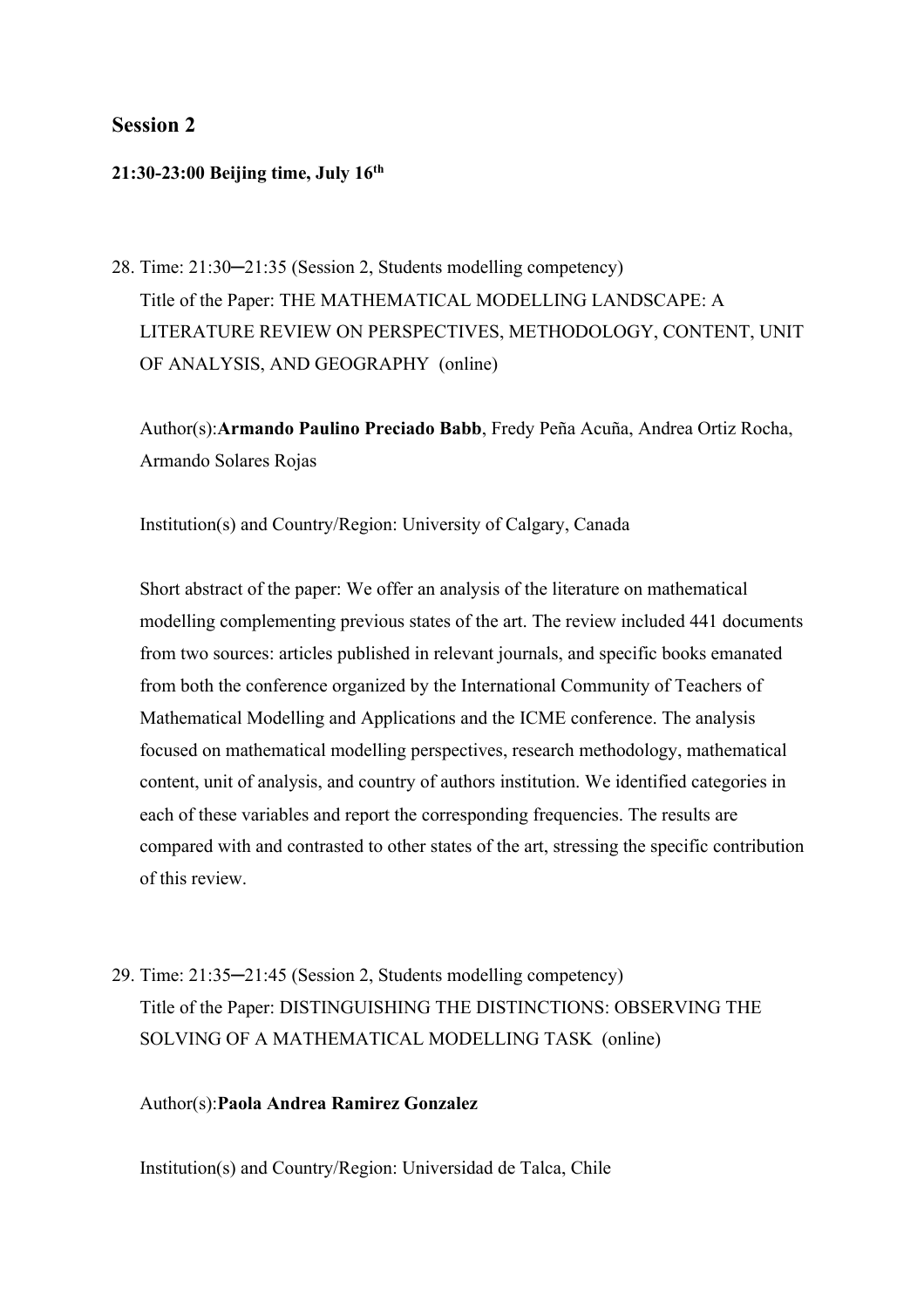Short abstract of the paper: From an observer perspective and based on an enactivist approach, this methodological paper presents my distinctions of the distinctions that a mathematics teacher and her students (1314-year-olds) made when they were solving a mathematical modelling task for the first time. These distinctions include the students comparison of the modelling task with the usual way of solving mathematical problems and the teachers noting a specific mathematical factor when she was solving the problem, which she later replicated in the classroom with her students triggered similar behaviour between them.

30. Time: 21:45─21:50 (Session 2, Students modelling competency) Discussion

31. Time: 21:50─21:55 (Session 2, Students modelling competency) Title of the Paper: MATHEMATICAL MODELLING SKILLS OF SECONDARY STUDENTS (online)

### Author(s):**Kwan Eu Leong**

Institution(s) and Country/Region: University of Malaya , Kuala Lumpur, Malaysia

Short abstract of the paper: Problem solving is one of the important skills tested in the mathematics classrooms. However, formulation of problems is even more important in 21st-century learning. In mathematical modelling, solving real-world problems requires students to not only make suitable assumptions but to also formulate models to solve them. These important skills would prepare students to be successful when they join the workforce. This study aims at identifying the modelling skills of secondary students. The mathematical modelling instrument consists of modelling tasks. Participants of this study were 125 students from several schools in Selangor, Malaysia. The results showed that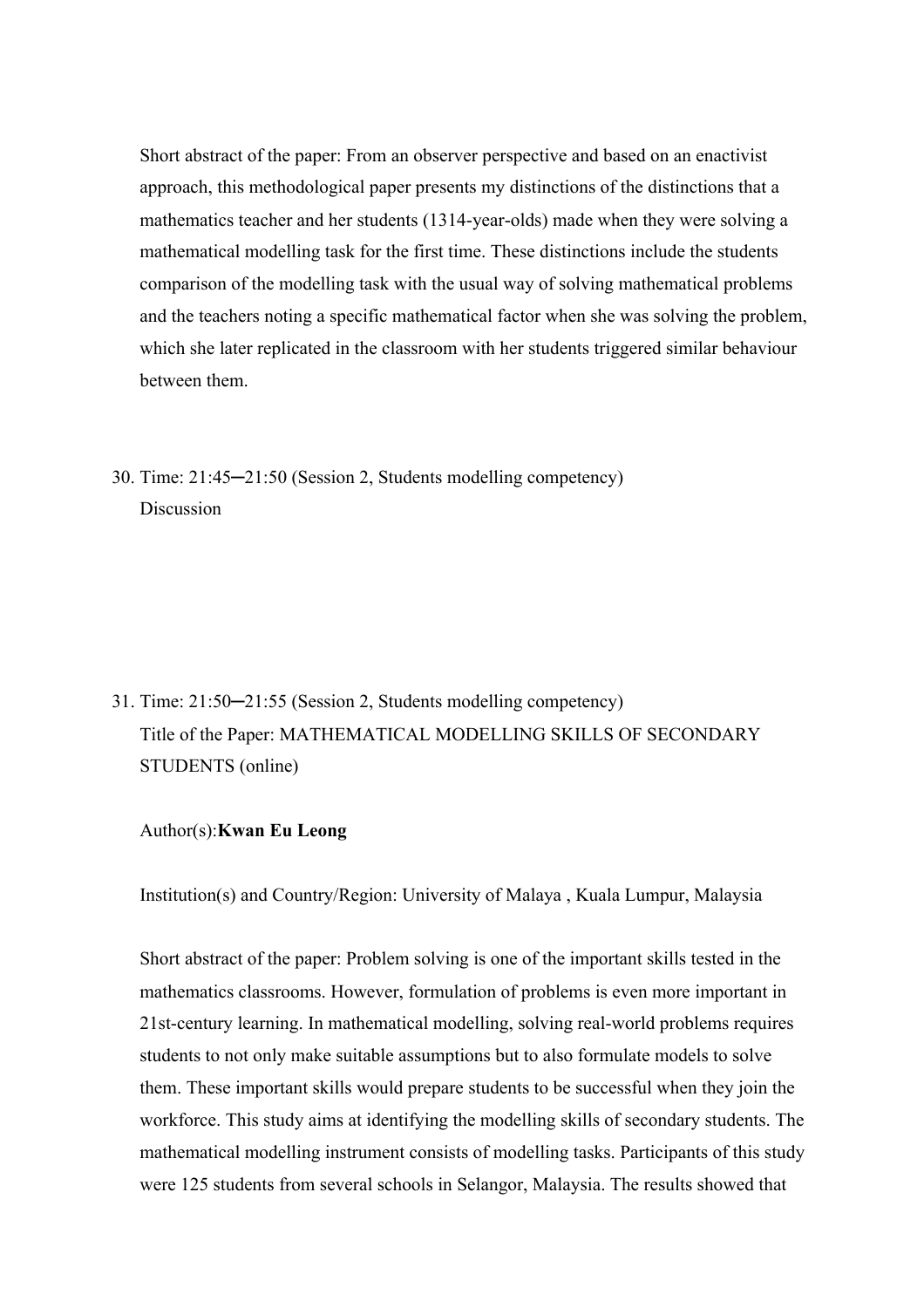many students have difficulty solving mathematical modelling tasks. Students performed best in the using mathematics skill but performed poorly in other skills such as understand the modelling task, establishing models and validating results. This study suggests that students need to be exposed to more modelling tasks in order for them to develop their modelling skills.

32. Time: 21:55─22:05 (Session 2, Students modelling competency) Title of the Paper: MATHEMATICAL MODELING IN THE NEW CURRICULUM: ARE CHINESE STUDENTS READY? (in Shanghai)

Author(s):**Jian Huang**, Binyan Xu

Institution(s) and Country/Region: EAST CHINA NORMAL UNIVERSITY, Shanghai, China

Short abstract of the paper: In the newly issued national curricular standards for high school mathematics in China, mathematical modeling competence (MMC) has been recognized as one of the six core competencies for students to develop through the learning and teaching of school mathematics. This study investigates the historical development of mathematical modeling (MM) in China curricula, employs qualitative text analysis approach to analyze the mathematics curricular syllabi/standards at primary, middle and high school levels in China. At the same time, we select 3 MM problems to test the MMC of 1,428 eighth-grade students in five cities of China, then we doublecoded and analyze the survey data from two dimensions: steps of mathematical modeling building (MMB) & ability of mathematical modeling (MMAB). It was found that the learning and teaching requirements of MM in the curricular standards are more and more specific and strict. From the data, in the MMB, most students stay at the step 4; in the MMAB, on the M1 and M2 test problems, most students are able to reach level 5, while M3, most students can only reach level 3. The performance of students' MMC is influenced by the difficulty of MM problems.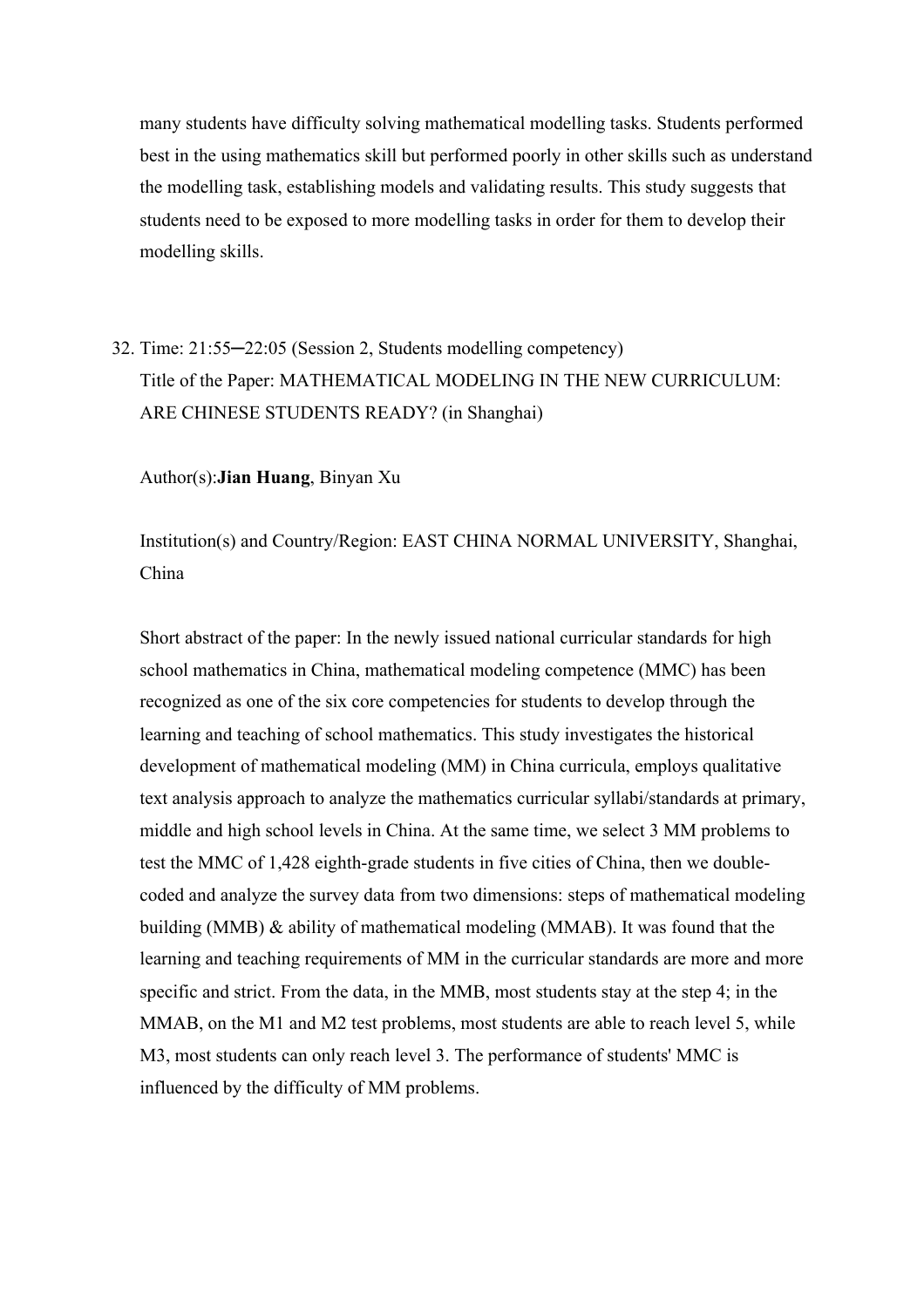33. Time: 22:05─22:15 (Session 2, Students modelling competency) Title of the Paper: STUDENT PRESENTATIONS OF MATHEMATICAL MODELLING AS A SITE FOR FOSTERING REFLECTIVE DISCOURSE (online)

Author(s):**Hyunyi Jung**, Corey Edison Brady, Jeffrey Allen McLean, Angeles Dominguez, Aran Glancy

Institution(s) and Country/Region: Marquette University, Korea

Short abstract of the paper: How can mathematical modelling presentations act as opportunities for students to engage in reflective discourse? And, what teacher facilitation moves can initiate discourse shifts toward reflective discourse in this setting? To address these questions, video and student artefacts from a mathematical modelling summer camp involving a diverse group of 21 students were analysed using the constant comparison (Glaser, 1965) method. We found that presentations could provide a forum for reflective discourse, where teachers facilitation moves were consequential. Using a sample episode, we illustrate how reflective discourse emerged within a single mathematical modelling activity during student presentations. This contrasts with prior work that suggests a sequence of related activities are required to promote reflective discourse.

34. Time: 22:15─22:20 (Session 2, Students modelling competency) **Discussion**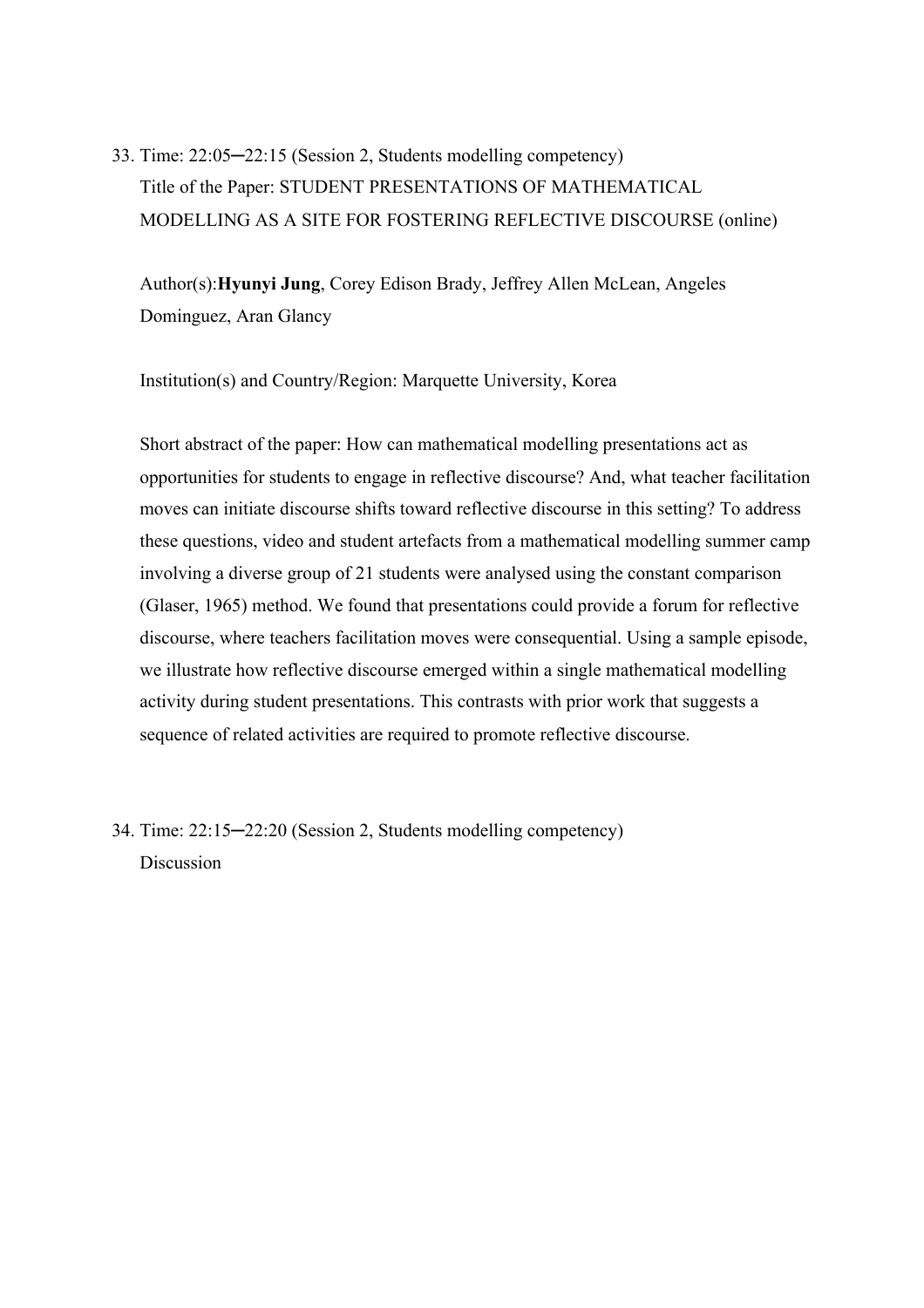35. Time: 22:20─22:25 (Session 2, Students modelling competency) Title of the Paper: HOW DO UNDERGRADUATE STUDENTS HOLD THE INDIVIDUAL ASSUMPTIONS IN COLLABORATIVE MODELLING? (online)

#### Author(s):**Kazuhiko Imai**

Institution(s) and Country/Region: Graduate school of education, Saitama University, Kawagoeshi,, Japan

Short abstract of the paper: A research question is how do the undergraduate students hold individual assumptions in collaborative modelling? The aim of this paper is to clarify how do undergraduate students hold individual assumptions in collaborative modelling from a modelling lesson we practiced. From case study, we describe the conclusions as follows: there are individual assumptions were rejected and keep holding, if individual assumption keeps holding. the types of assumptions sometimes change; we can clarify they valued the assumptions. they give priority to the common assumptions in group and leave the non-common assumption; Assumptions involving implicitly ones become evident by collaborative modelling.

36. Time: 22:25─22:30 (Session 2, Students modelling competency) Title of the Paper: INVESTIGATING STUDENTS DATA MOVES IN A CITIZEN SCIENCE BASED DATA-RICH MODEL-ELICITING ACTIVITY (online)

Author(s):**Jeffrey Allen McLean**, Corey Edison Brady, Hyunyi Jung, Angeles Dominguez, Aran Glancy

Institution(s) and Country/Region: University of North Carolina at Chapel Hill, United States of America

Short abstract of the paper: Citizen Science provides the means for students to engage in collecting and analysing data important to their local environments. In this study, undergraduate students in the United States participated in a model-eliciting activity to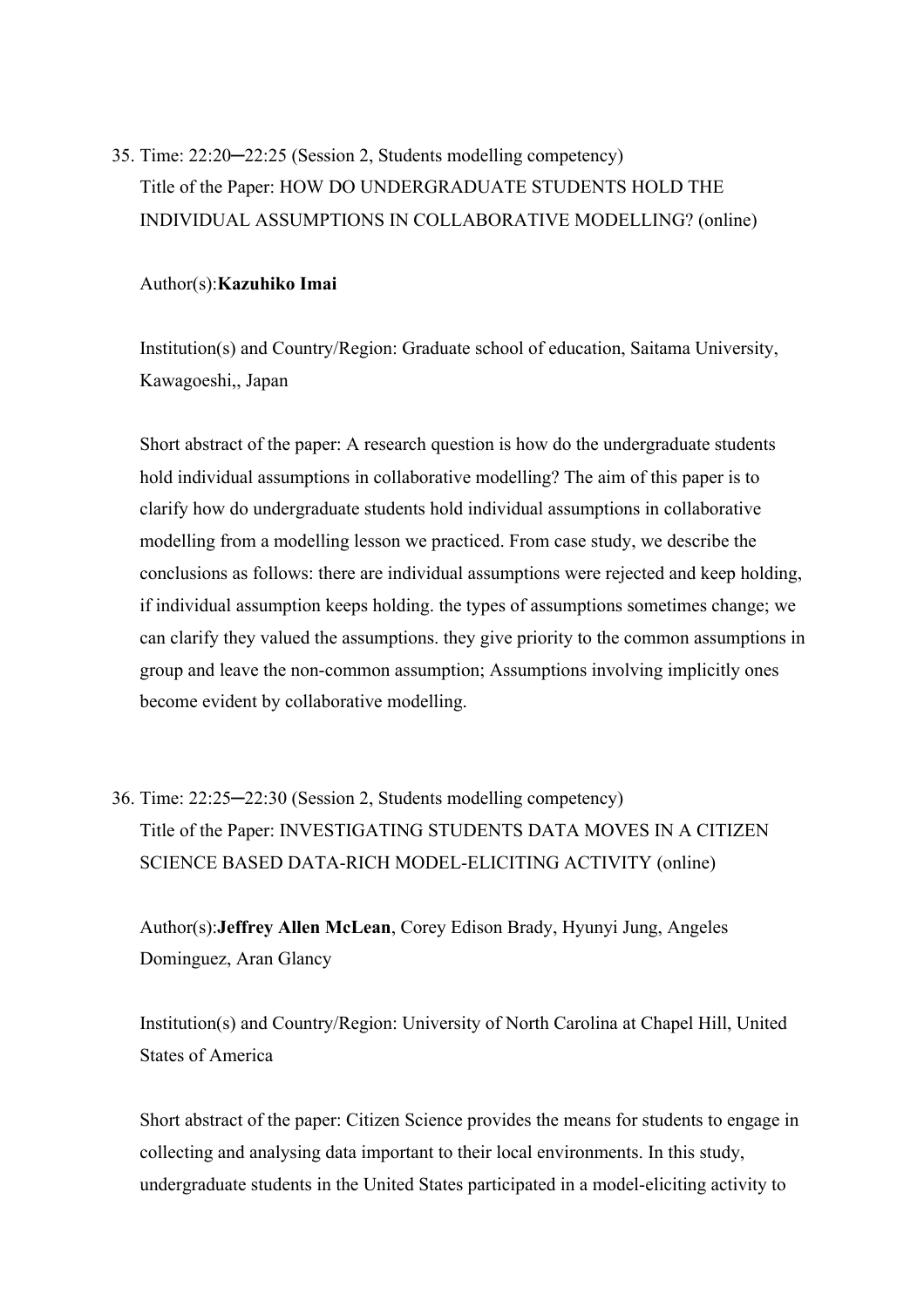analyse and make sense of large, complex, and messy data sets gathered in connection with a citizen science project. We focus on the data moves that students performed in order to filter the data into a manageable form. We argue that model-eliciting activities offer entry points to appreciate the complexity of citizen science as a practice and the value of the scientific questions that citizen science projects are engaging. This has merit as providing an 'application context' but also as providing a gateway into participating in citizen science efforts.

37. Time: 22:30─22:35 (Session 2, Students modelling competency) Title of the Paper: DIFFERENCES IN STUDENTS CONCEPTIONS ABOUT MATHEMATICS WHEN PARTICIPATING IN A MATHEMATICAL MODELING CONTEST (online)

#### Author(s):**Flavio Guiñez**

Institution(s) and Country/Region: Universidad de Chile, Santiago, Chile

Short abstract of the paper: This study focuses on exploring high-school students conceptions about mathematics when they work autonomously on solving real-world mathematical modeling problems during a team-based contest. Some preliminary results, based on the analysis of auto-reported opinions of two participating teams, suggests that only exposure to this type of modeling tasks triggers certain changes on how they perceive the discipline. According to these findings, students seemed to develop a more complex and precise conception of what mathematics and mathematical work are about. In this ongoing research, we will seek to understand these differences in greater depth, by using a mixed methodology and expanding the sample of students. With this, we hope to contribute to the understanding of the important role that this type of modeling tasks could play in students education.

38. Time: 22:35─22:40 (Session 2, Students modelling competency) **Discussion**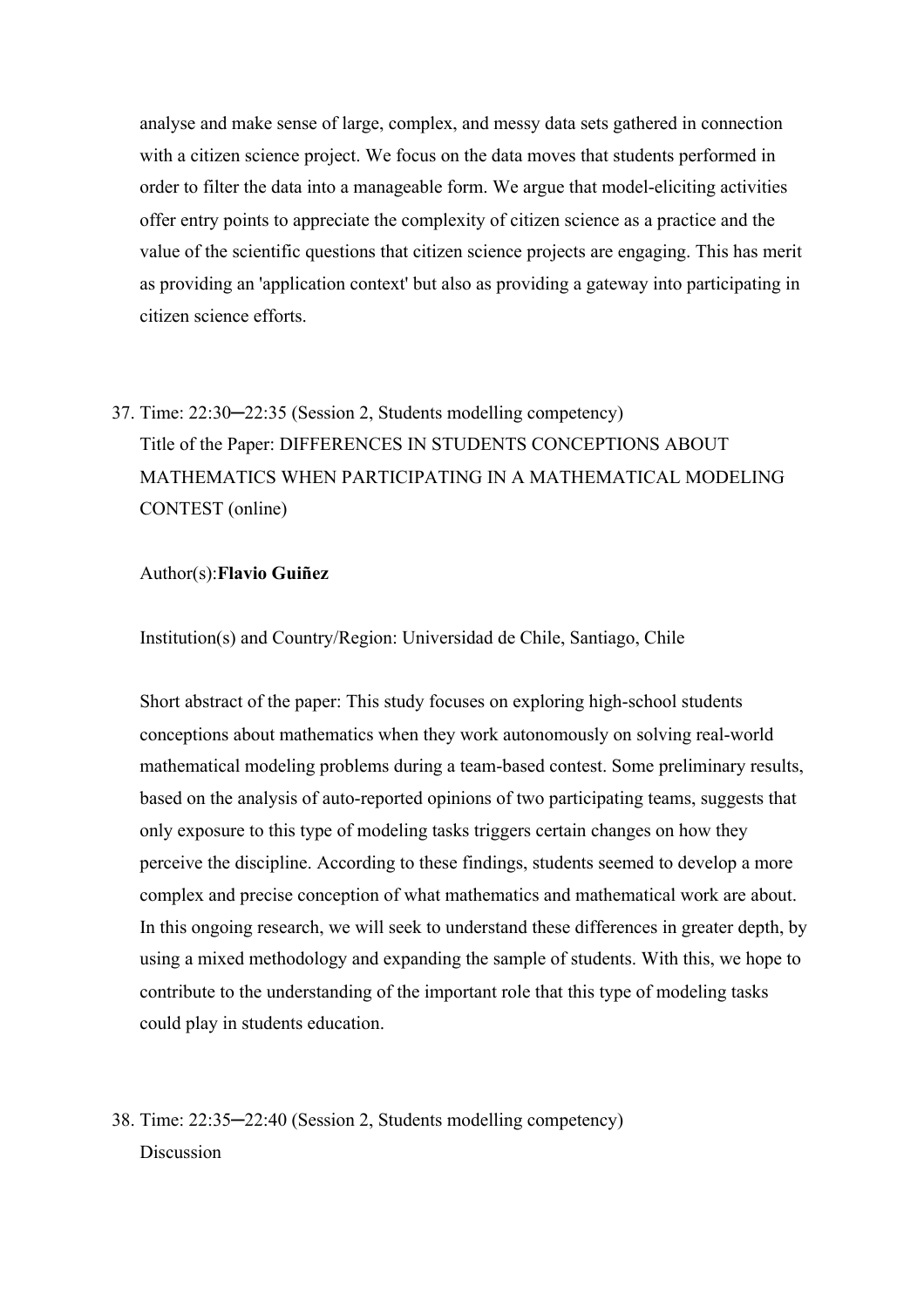39. Time: 22:40─22:45 (Session 2, Students modelling competency) Title of the Paper: MEASUREMENT MATHEMATICAL MODELING COMPETENCY AND ITS RELATIONSHIP TO MATHEMATICAL INTERESTS OF SEVENTH GRADE (in Shanghai)

Author(s):**Xie Zhiyong**, Li Yaling, Wang Tian, Liu Jian

Institution(s) and Country/Region: Beijing Normal University, Beijing, China

Short abstract of the paper: The study is based on a mathematical modeling process in the National Curriculum Standards and develops a large-scale testing tool for mathematical modeling competency to measure the mathematical modeling competency of seventhgrade students. In addition, the influence of the interest of mathematics learning on mathematics modeling competency is also discussed. The results show that there is no gender difference in the mathematical modeling competency of the seventh-grade students, but there are significant urban-rural differences; With the improvement of mathematical modeling competency, the interest in mathematical learning increases significantly.

40. Time: 22:45─22:50 (Session 2, Students modelling competency) Title of the Paper: ASSESSMENT OF FOUR-GRADE STUDENTS MATHEMATICAL MODELLING COMPETENCY: TAKE ONE CITY OF CHINA AS AN EXAMPLE (in Shanghai)

Author(s):**Tian Wang**, Xie Zhiyong, Jian Liu

Institution(s) and Country/Region: Beijing Normal University, Beijing, China

Short abstract of the paper: The study explored 298 four-grade Chinese students competency of mathematical modelling and its relationship to their mathematics competency. Descriptive analysis and correlation coefficient were used and reported to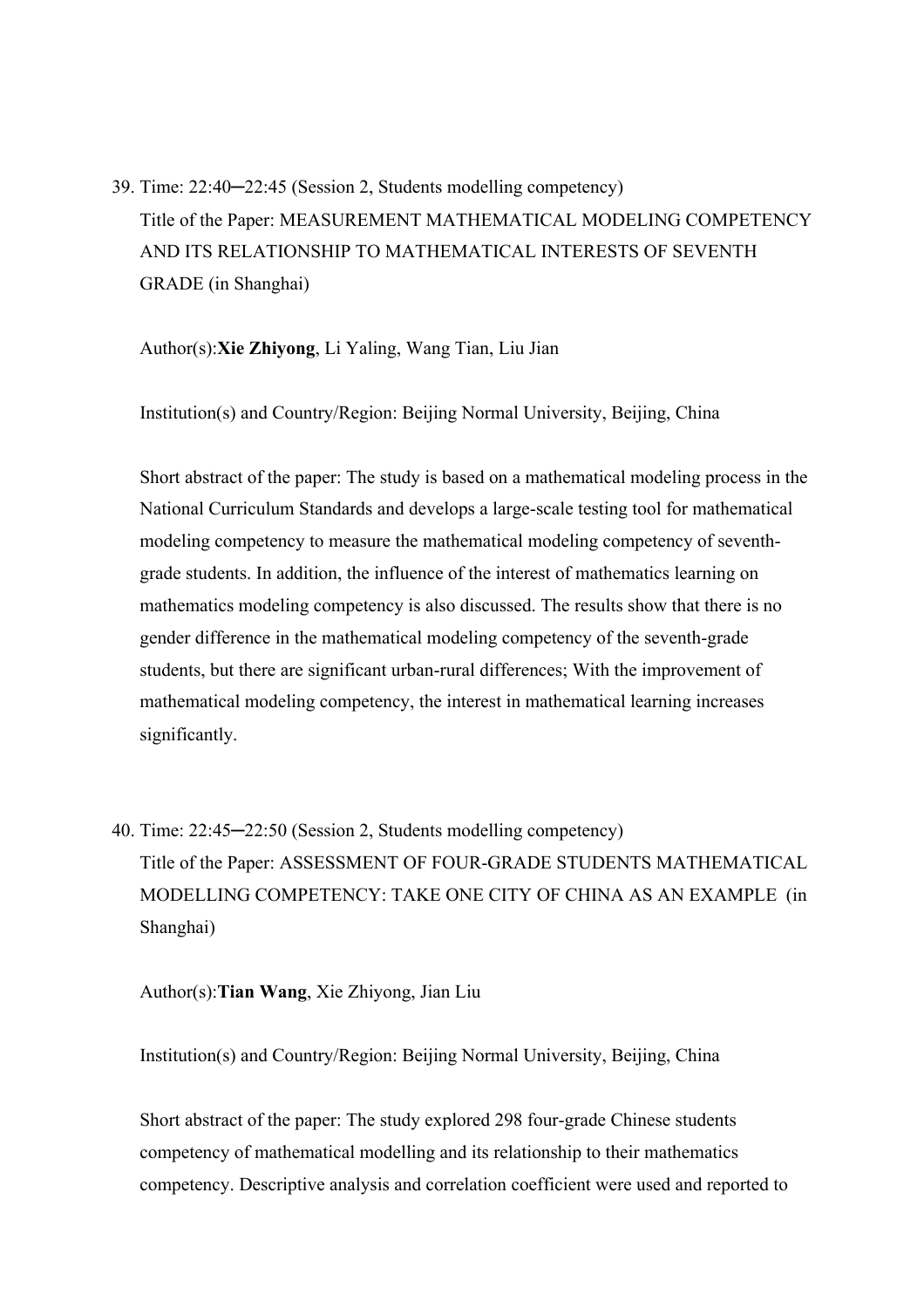describe the mathematical modeling competency and the sub-competencies of four-grade students and to analyze the relationship between the mathematics competency and the sub-competencies as well as their mathematics competency. Findings indicated that fourgrade students competency of mathematical modelling were not proficient. While, among those sub-dimension of mathematical modelling (Simplifying, Mathematising, Working mathematically, Interpreting, Validating), students competency of working mathematically were the best. Besides, strong positive correlation between mathematical modeling competency and mathematics competency  $(p<0.001)$  was found in the data collected. The competencies of simplifying, mathematising and working mathematically in students mathematical modelling are more related to their mathematical performance than interpreting and validating.

41. Time: 22:50─23:00 (Session 2, Students modelling competency) Discussion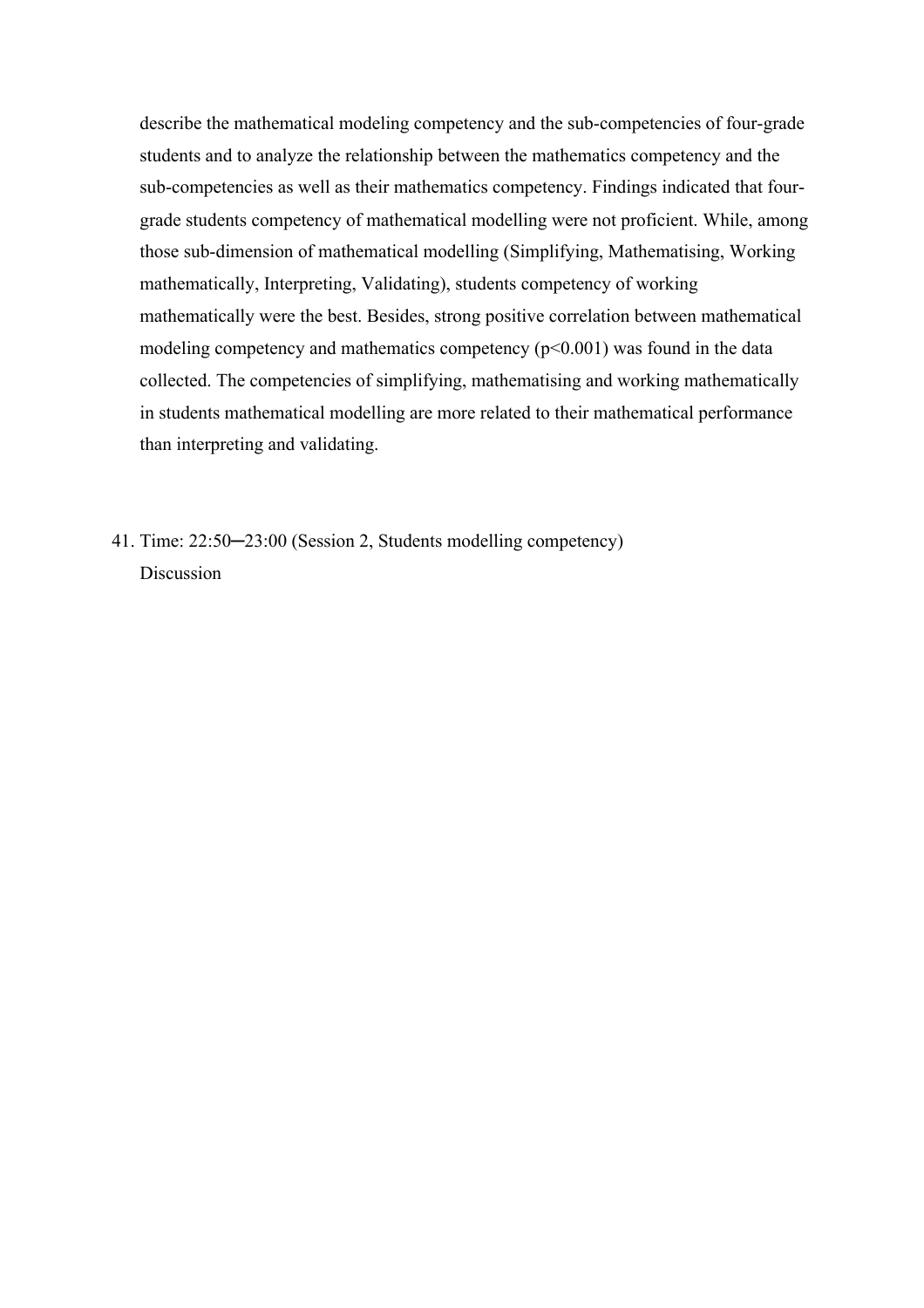## **Session 3**

### **14:30-16:30 Beijing time, July 17th**

42. Time: 14:30─14:35 (Session 3, Students modelling competency) Title of the Paper: STUDY OF A PROBLEM SOLVING USING THE EXTENDED MATHEMATICAL WORKING SPACE FRAMEWORK (EXTENDED MWS) (online)

## Author(s):**Laurent Moutet**

Institution(s) and Country/Region: Paris Diderot University, Paris, France

Short abstract of the paper: The aim is to show the analysis of a problem solving using the theoretical framework of the extended mathematical workspace (Extended MWS) and the Blum and Leiss modeling cycle with a multidisciplinary approach (contribution of physics and mathematics). This problem-solving study the possibility of producing an intense magnetic field using a wire winding for use in a medical imaging device for example. The fields of electromagnetism and calorimetry are used in physics and that of algebra in mathematics. The extended MWS framework makes it possible to analyze academic tasks by considering the relationships between the cognitive plane of students, the epistemological plane of mathematics and that of physics. The whole activity proposed to grade 12 students in France can be described by three successive complete modelling cycles. The articulation of the different planes is studied according to the stage of the modelling cycle.

43. Time: 14:35─14:40 (Session 3, Students modelling competency) Title of the Paper: MATHEMATICAL MODELLING LEARNING IN INDONESIAN SENIOR HIGH SCHOOL (online or in Shanghai?)

#### Author(s):**Bambang Riyanto**

Institution(s) and Country/Region: Sriwijaya University, Ogan Komering Ilir, Indonesia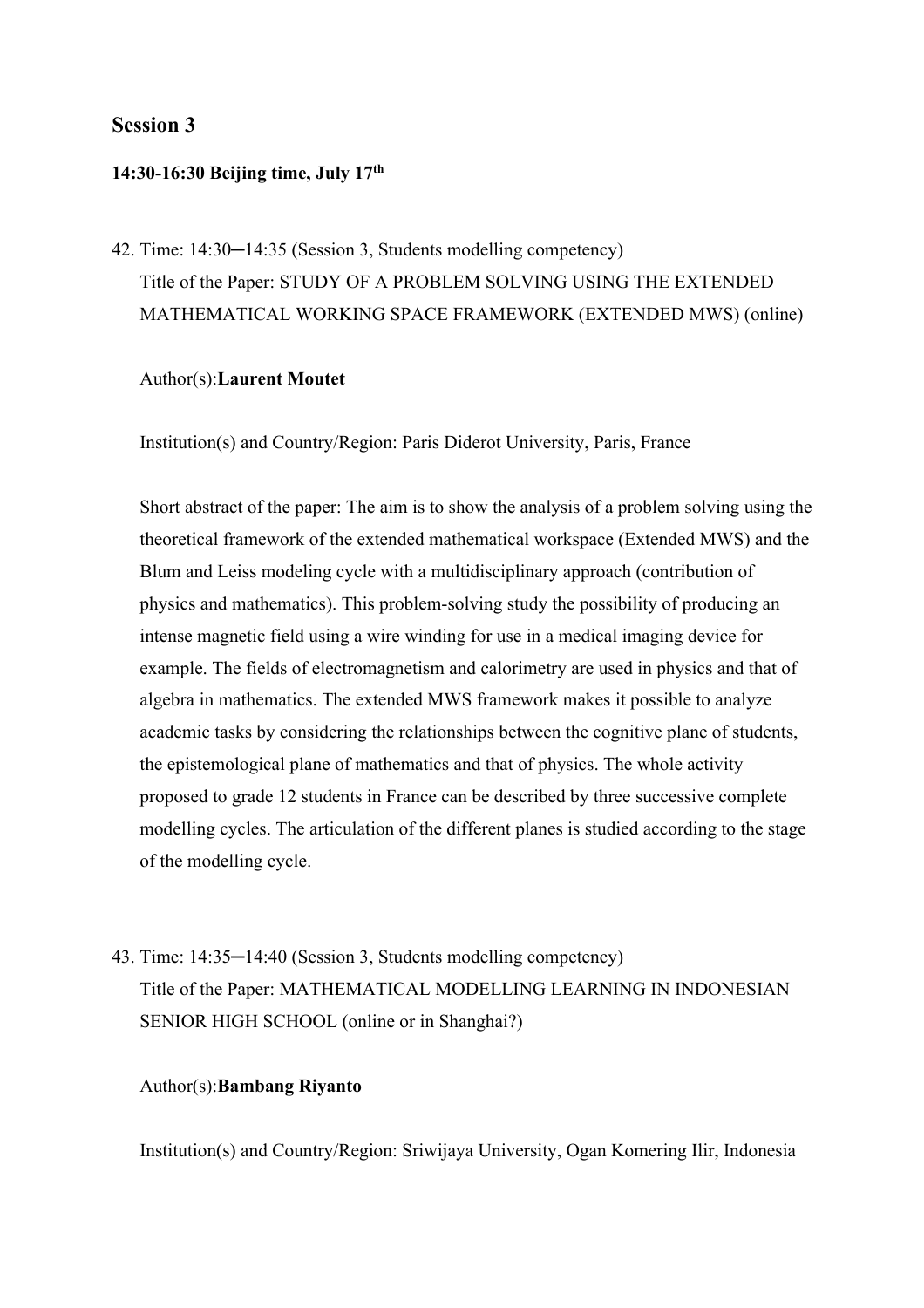Short abstract of the paper: The aim of this study are, firstly, to produce mathematical modelling using PDAM, online and conventional taxi, car speed on tol road, musi 2 bridge Palembang, tol fee contexts in senior high school that are valid, secondly, to produce mathematical modelling tasks using PDAM, online and conventional taxi, car speed on tol road, musi 2 bridge Palembang, tol fee context that are practical. Research used development research developed by Akker, Gravemeijer, McKenney and Nieveen. Development research consists of 3 stages. The first step, analysis, The second step, design and product. The final step, formative evaluation design, i.e. self-evaluation, oneto-one, expert review, small group, and field tests. The data are analyzed, firsly, walkthrough, analysis based on expert comments to get mathematical modelling tasks which valid, secondly, analyze the results of the review in one to one, small group to gain practicality. Based on expert validation, students' answers, and comment of the student, we obtained the task of modelling using PDAM, online and conventional taxi, car speed on tol road, musi 2 bridge Palembang, tol fee contexts which was valid and practical.

## 44. Time: 14:40─14:45 (Session 3, Students modelling competency) Title of the Paper: INTRODUCING A COMPOSITE MODEL FOR INVESTIGATION IN REAL WORLD PROBLEM (online)

#### Author(s):**Kazem Abdollahpour Chenary, Abolfazl Rafiepour**

Institution(s) and Country/Region: Shahid Bahonar University of Kerman, Iran

Short abstract of the paper: This study deals with the cultural-historical theoretical framework of activity theory. The first generation is known as Vygotsky's triangular model that that it focuses on the action of individual. In the second generation, the focus shifts from action of individual to collective activity and the model of activity system is formed. In the third generation, interaction between two activity systems is proposed. In 2006, Jurdak present the fourth generation of activity theory about Problem solving in three contexts school, simulated real-world and real-world context. Finally, this study presents the fifth generation as composite model by integrating the fourth generation (problem solving activity system) with modelling cycle. So, the composite model is a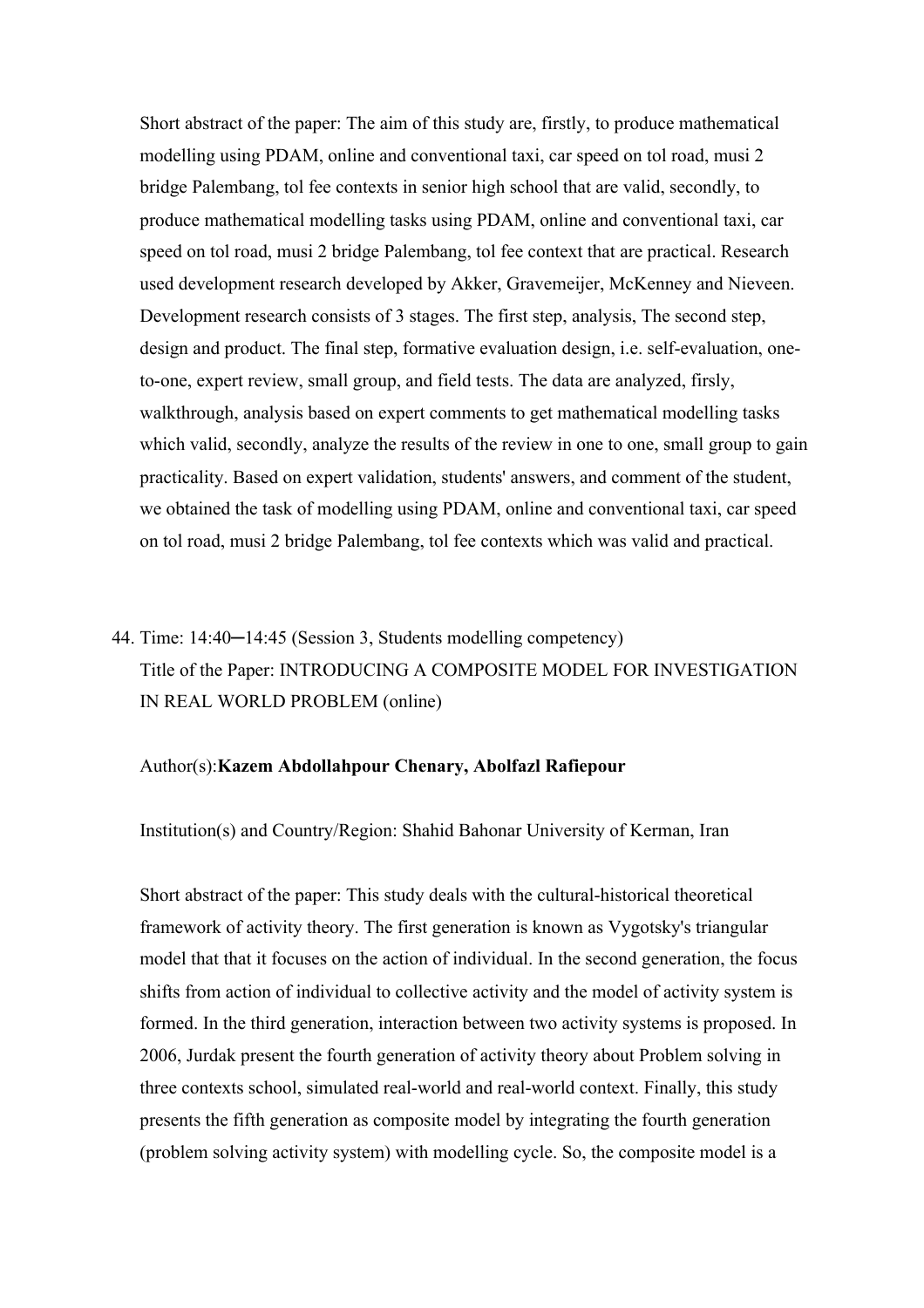suitable tool for analyzing of tensions of real world problems in studies of mathematics education especially mathematical modelling.

45. Time: 14:45─14:55 (Session 3, Students modelling competency) Discussion

46. Time: 14:55─15:00 (Session 3, Students modelling competency) Title of the Paper: A COMPUTER-BASED LEARNING ENVIRONMENT ON MATHEMATICAL MODELLING: RESEARCH DESIGN AND PILOT STUDIES (online)

## Author(s):**Lena Frenken**

Institution(s) and Country/Region: University of Muenster, Germany

Short abstract of the paper: In the sense of modelling and applications, technology-rich learning environments are believed to be fruitful and positively influencing because they offer several possibilities, for example to present problems in a more realistic way or to use appropriate and authentic tools. Due to those aspects, the project "Modi - Modelling digitally" at the University of Muenster aims to investigate a computer-based learning environment on the one hand and the imparting of metacognitive knowledge of mathematical modelling on the other hand as supportive components during modelling in school. Based on theoretical considerations, a test instrument on metacognitive knowledge, which was analyzed in a first pilot study, was evolved. Furthermore, a second pilot study is planned to investigate the students modelling processes in the digital learning environment. Aim of this contribution is to present those pilot studies and draw conclusions for the main study as well as for improving modelling in school under the usage of digital media.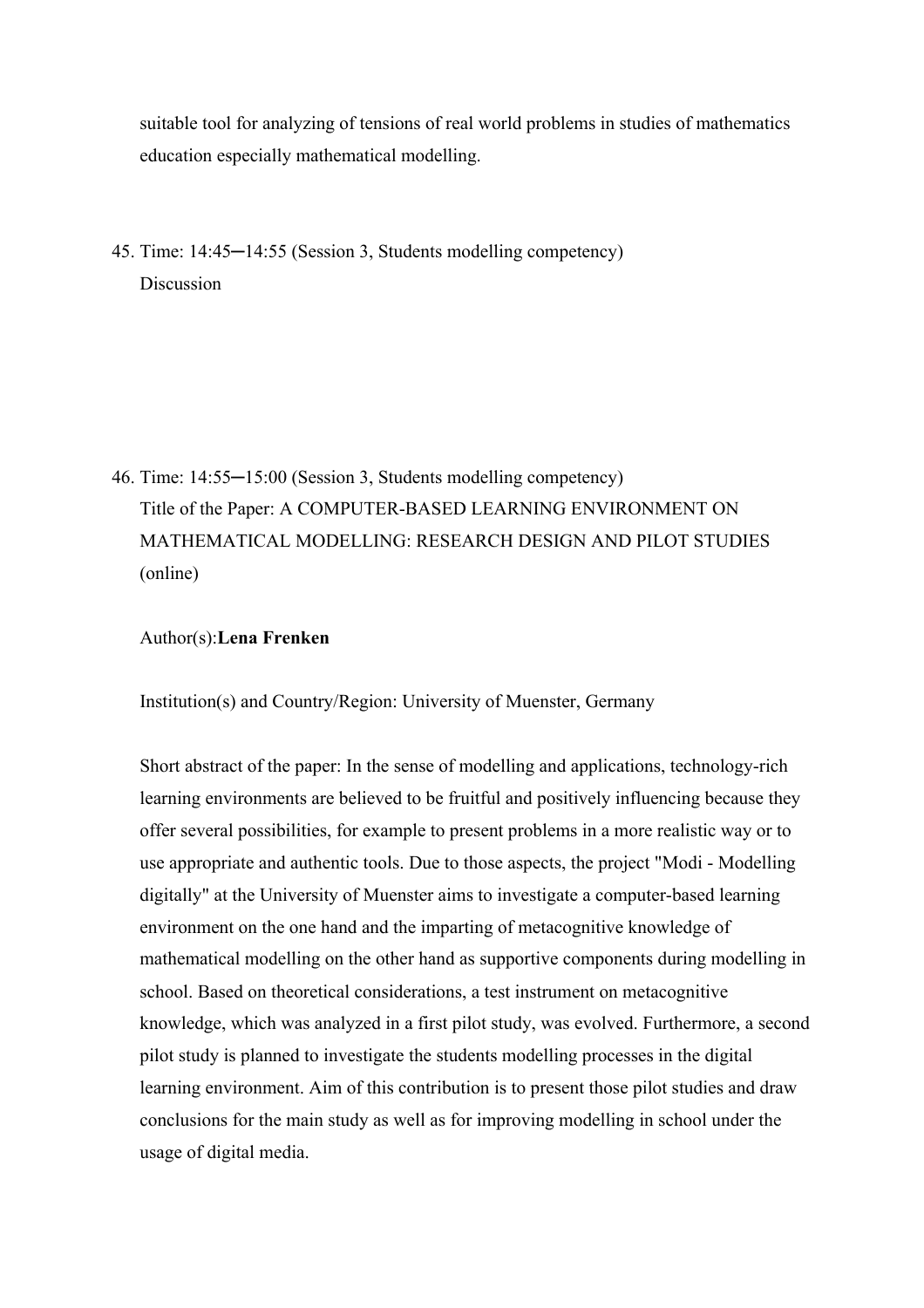47. Time: 15:00-15:05 (Session 3, University Students modelling competency) Title of the Paper: UNDERGRADUATE STUDENTS' MODELLING ROUTES MEDIATED BY TECHNOLOGY IN THE LEARNING OF LINEAR TRANSFORMATIONS (online)

Author(s):**Susana Carreira**, Guillermo Enrique Ramirez Montes, Ana Claudia Henriques

Institution(s) and Country/Region: Universidade do Algarve & UIDEF - IE,UL , Faro, Portugal

Short abstract of the paper: Technology-mediated mathematical modelling has been recognized as a significant learning context. This paper reports on a study aiming to characterize the modelling routes performed by Costa Rican undergraduate students when solving a mathematical modelling task using technological resources as a means to explore the concept of linear transformation. Data collected from audio records of students discussions, their written work, and GeoGebra files show that the group of two students we focus in this paper performed a linear modelling route, by creating a mathematical model with the software, which highlights the visual aspect and the geometric transformation concept.

48. Time: 15:05─15:10 (Session 3, University Students modelling competency) Discussion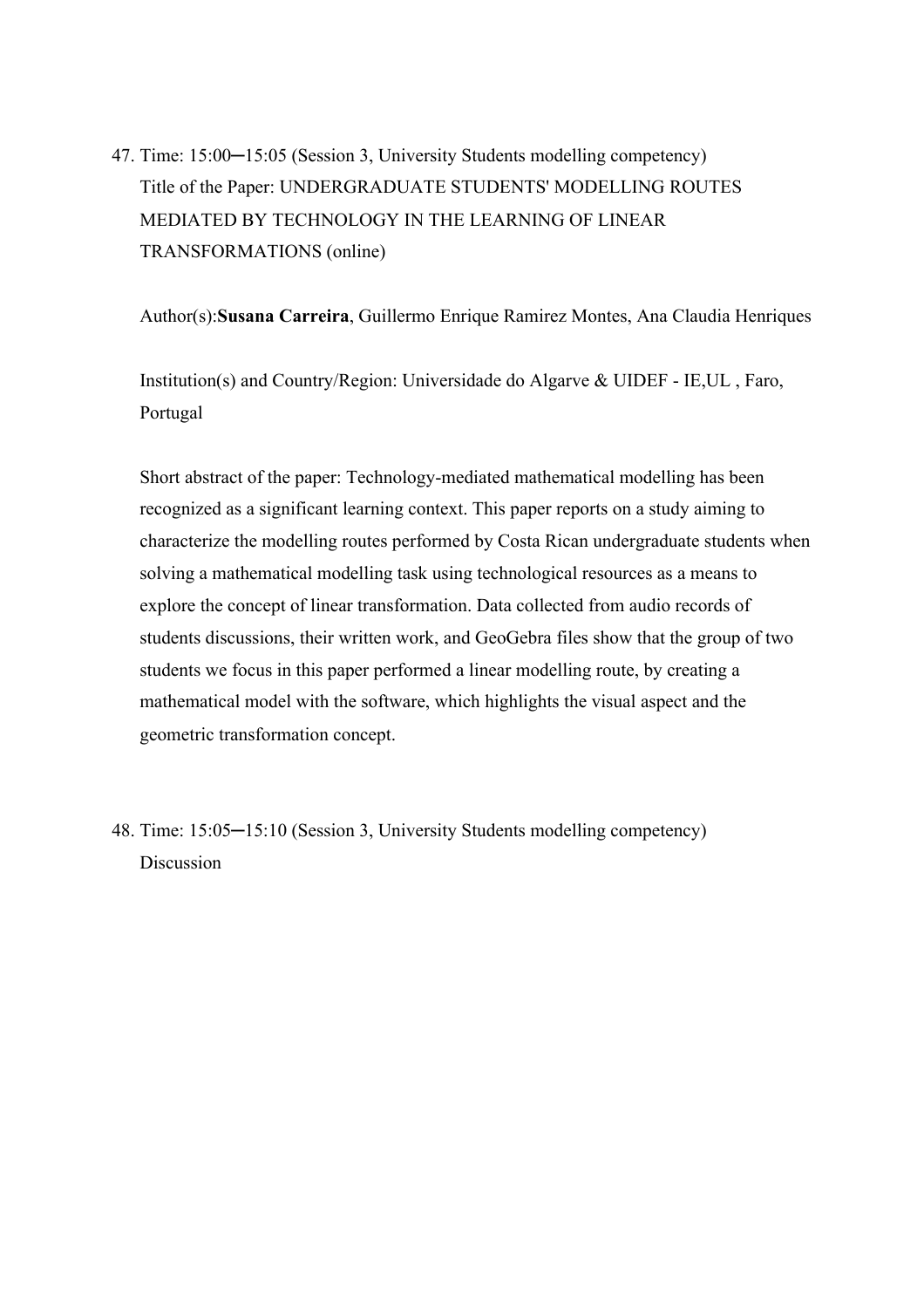49. Time: 15:10─15:20 (Session 3, University Students modelling competency) Title of the Paper: IS QUALITY TEACHING FAVOURABLE FOR THE DEVELOPMENT OF MODELLING COMPETENCY? AN EMPIRICAL STUDY WITH ENGINEERING STUDENTS OVER TWO YEARS (online)

#### Author(s):**Rina Durandt**, Werner Blum, Alfred Lindl

Institution(s) and Country/Region: University of Johannesburg, South Africa

Short abstract of the paper: This paper reports on empirical results concerning the influence of quality teaching on the development of engineering mathematics students modelling competency. An investigation over two consecutive years (2019 & 2020) is meant to yield prospects for engineering mathematics teaching in the future. In 2019, approx. 150 first year engineering students were exposed to a modelling unit (diagnostic test, pre-test, five lessons with ten tasks, and post-test) following two different teaching designs, similar to the German DISUM study, and the same structure, with slight changes in the tasks used, is planned for 2020. One group of participants was offered an independence-oriented teaching style, while two other groups of participants were taught according to a more traditional teacher-guided style. Linear mixed regression models were used to compare pre- and post-test results, considering the entrance test as a covariate. The 2019 results show that all groups had significant learning progress and that the group taught according to the independence-oriented design had the biggest competency growth, particularly for modelling. The 2020 results are still to be evaluated.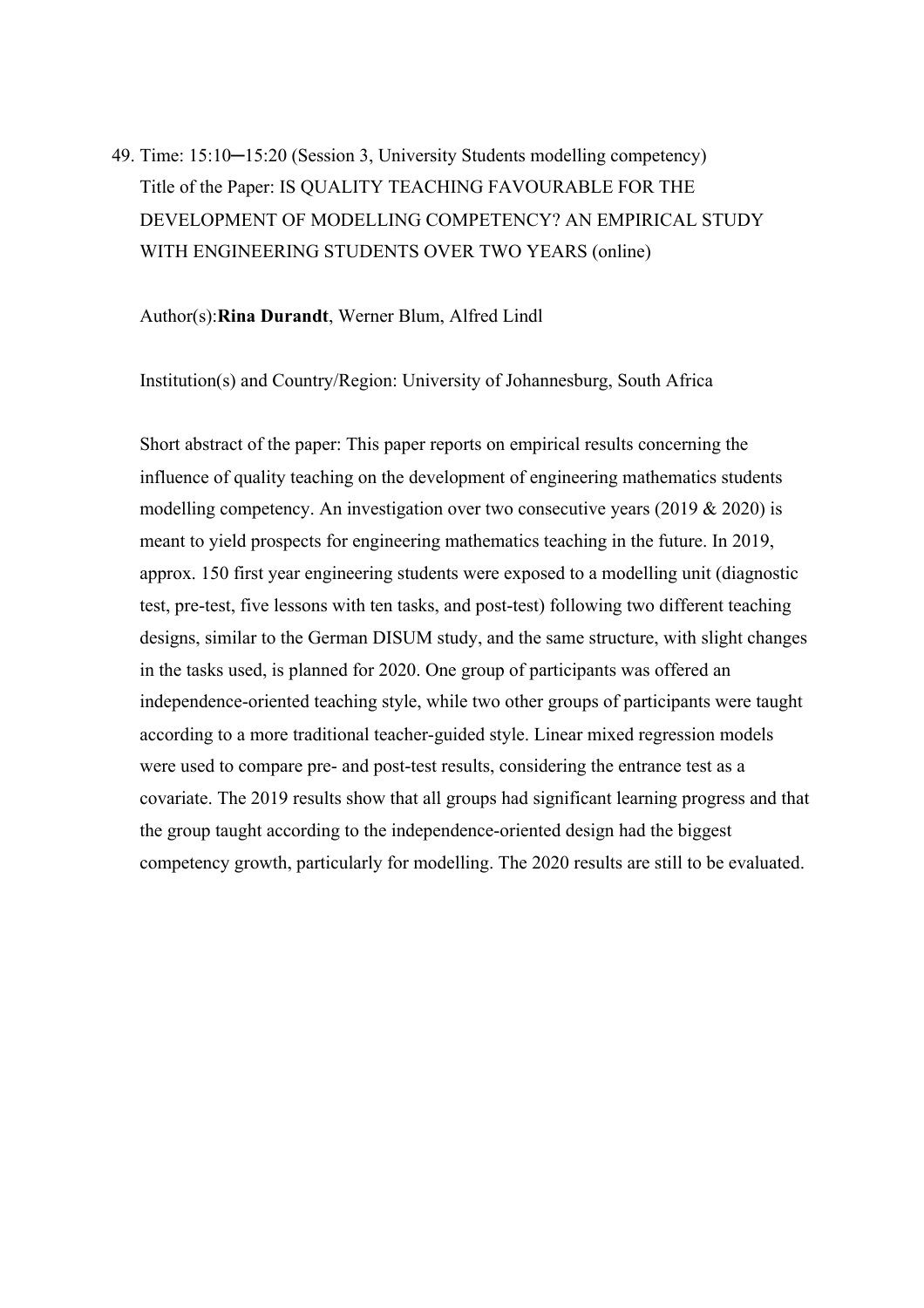50. Time: 15:20─15:30 (Session 3, University Students modelling competency) Title of the Paper: VALIDATING A MODELLING COMPETENCIES ASSESSMENT (online)

Author(s):**Jennifer A. Czocher**, Sindura Kandasamy, Elizabeth Roan

Institution(s) and Country/Region: Texas State University, United States of America

Short abstract of the paper: This development and validation study is part of a larger project focused on exploring development of mathematical modeling competencies among STEM undergraduates. We share a new assessment targeting modeling competency that is appropriate for undergraduates in advanced mathematics.

51. Time: 15:30─15:35 (Session 3, University Students modelling competency) Title of the Paper: MATHEMATICAL MODELLING IN THE TRAINING OF ENGINEERS IN THE CIVIL STRUCTURES CONTEXT (Presentation not confirmed)

Author(s):**Saul Ernesto Cosmes Aragon**, Elizabeth Montoya Delgadillo

Institution(s) and Country/Region: Pontificia Universidad Catolica de Valparaiso, Chile

Short abstract of the paper: The role of the mathematical modelling competency in the training of engineers is researched. To do this, it is investigated if modelling is presented in the engineer training and how it is treated, to finally identify links that promote dialogues between the various axes of an engineers training. As a theoretical approach, the Extended Mathematical Working Space theory is used for the engineering and modelling cycle of Borromeo Ferri. Specifically with a qualitative methodology under the case study, specifically with the case of the training of Civil Engineering students of a Chilean University. From the results, it is highlighted that the modelling is present in the engineers training, however, this is presented in a fragmented way, on the one hand in the class a modelling that is part of previously structured models is privileged, but the evidence of mathematization process is strongly evidenced. On the other hand in the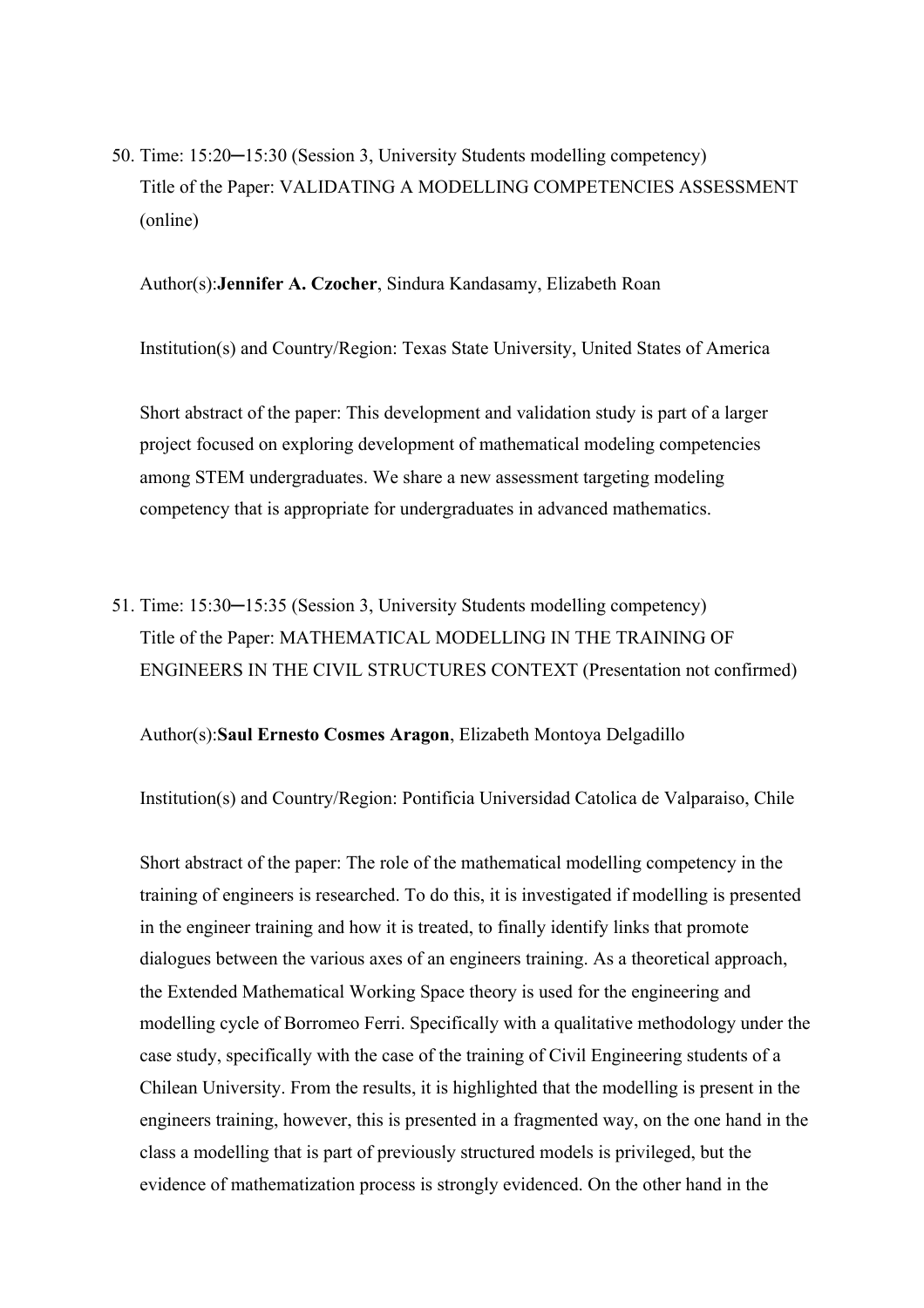elaboration of projects, work with real situations is privileged but the mathematization process is strongly influenced by the use of software.

52. Time: 15:35─15:40 (Session 3, University Students modelling competency) Discussion

53. Time: 15:40─15:45 (Session 3, University Students modelling competency) Title of the Paper: MATHEMATICAL MODELLING WITH BIOLOGY UNDERGRADUATES: USING ACTIVITY THEORY TO UNDERSTAND TENSIONS (online or in Shanghai?)

### Author(s):**Yuriy Rogovchenko**

Institution(s) and Country/Region: University of Agder, Krisitansand, Norway

Short abstract of the paper: Using activity theory framework, we analyze biology undergraduates work on mathematical modelling tasks in extra-curriculum sessions at one of the research-intensive Scandinavian universities. Our analysis reveals several tensions prompting intrinsic contradictions in the mathematics classroom which may be resolved using modelling as a tool in the mathematics education of future biologists.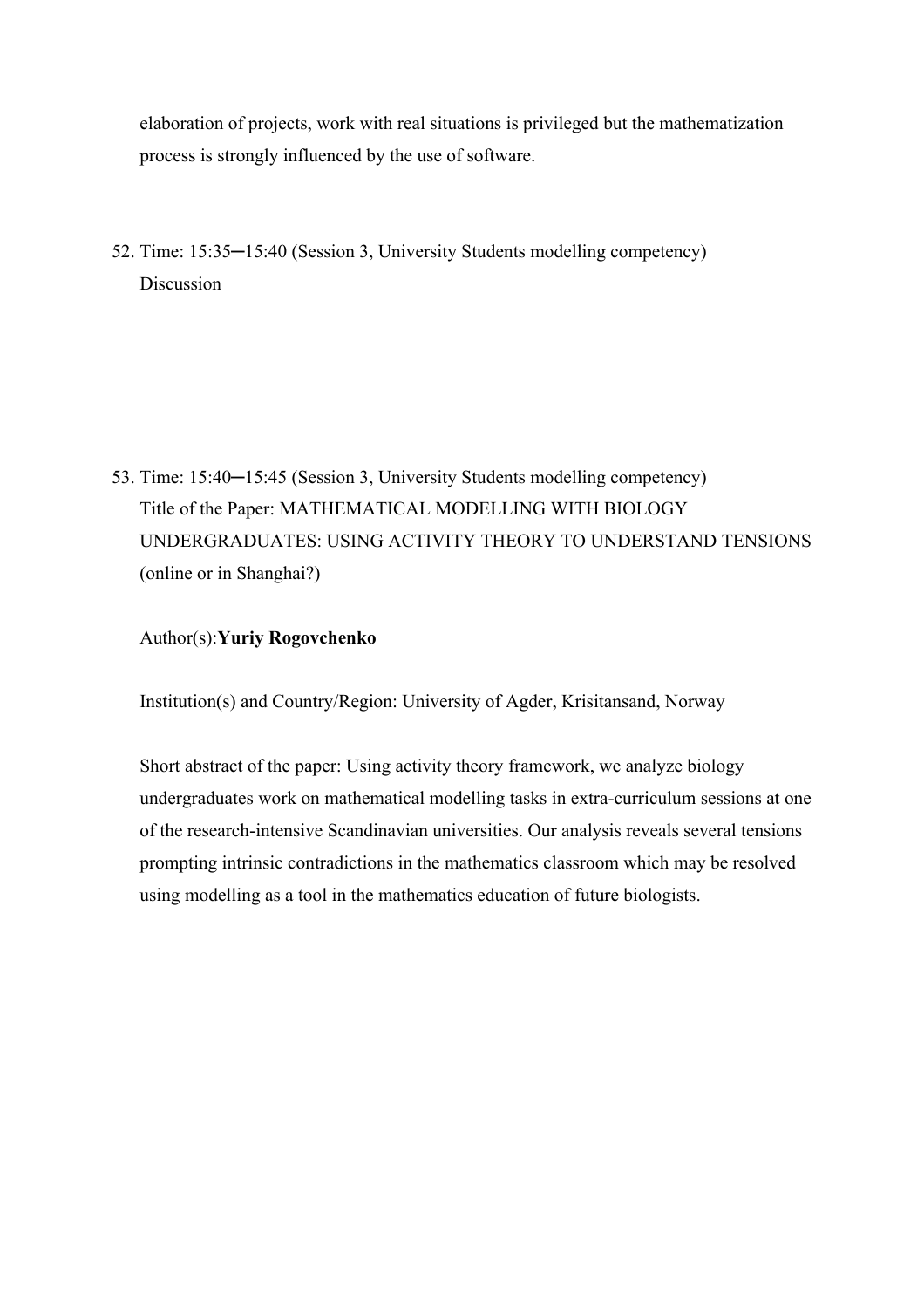54. Time: 15:45─15:50 (Session 3, University Students modelling competency) Title of the Paper: CALCULUS LEARNING COMPETENCY THROUGH MATHEMATICAL MODELLING (online)

#### Author(s):**Lorenza Illanes, Roberto Retes**

Institution(s) and Country/Region: Tecnológico de Monterrey, México; Universidad Peruana de Ciencias Aplicadas (UPC), Santiago, Chile

Short abstract of the paper: In this research the level performance acquired in Calculus learning was studied by using mathematical modeling to represent problem situations that corresponded to the science field. The research is qualitative with four different samples of students of Engineering and Economic and Administrative Sciences. Various problems of Calculus were designed by Mathematical Modeling and a process of performance evaluation for the educational model based on competencies was done. For each stage of mathematical modeling cycle a taxonomic framework, that distinguishes four levels of thought processes, was investigated in various situations problem. A test to evaluate the performance was done. Several problems at each stage of Mathematical Modeling levels were measured for each student. A group frequency analysis of these levels was made, the results and analysis are presented.

55. Time: 15:50─15:55 (Session 3, University Students modelling competency) Title of the Paper: APPLICABILITY AND TRANSFERABILITY-IMPORTANT PEDAGOGICAL OBJECTIVES CRUCIAL IN THE COMPARTMENTAL ANALYSIS MODULE OF AN INTRODUCTORY COURSE IN ORDINARY DIFFERENTIAL EQUATIONS (Presentation not confirmed)

### Author(s):**John Anthony Gordon**

Institution(s) and Country/Region: City University of New York, United States of America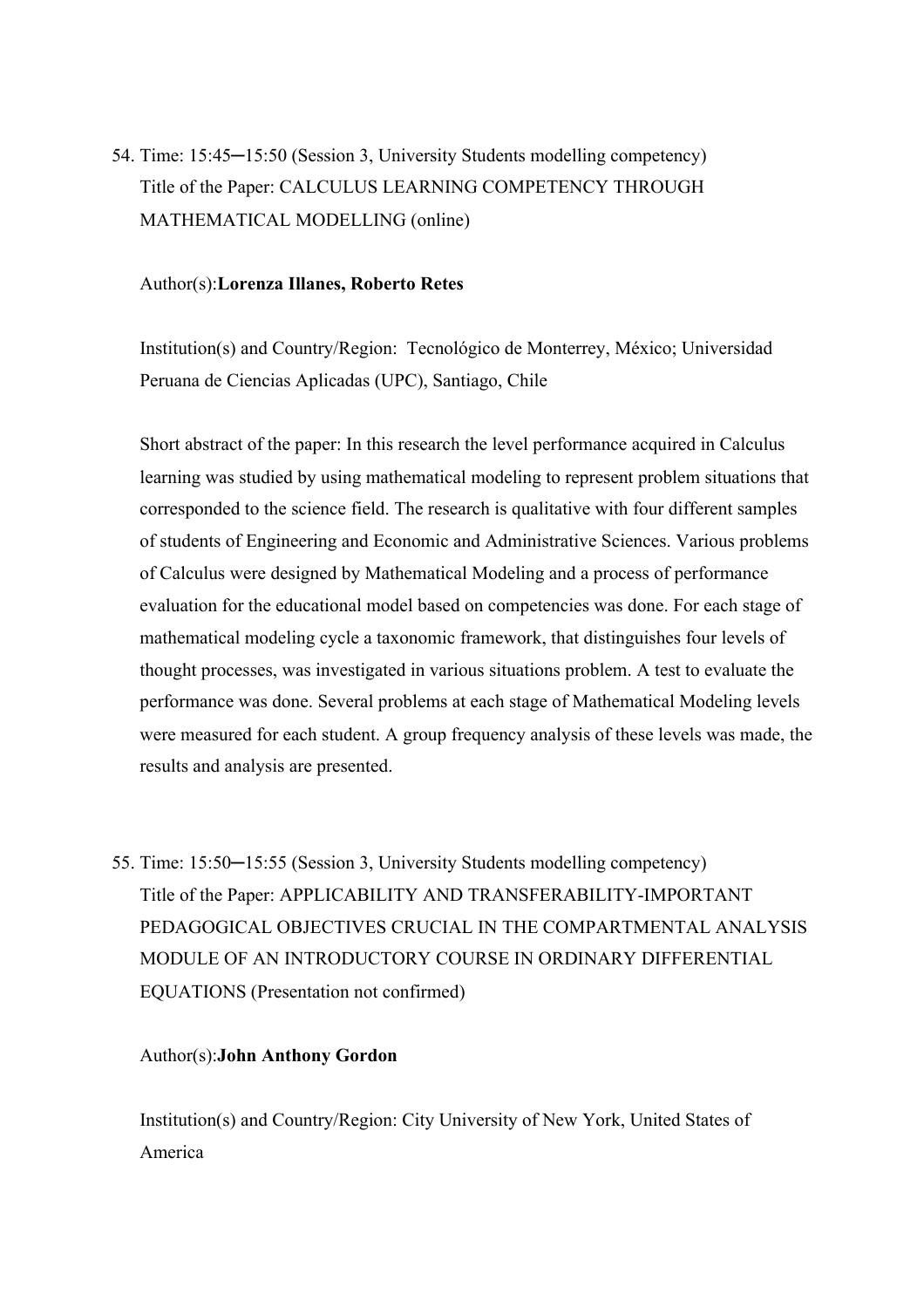Short abstract of the paper: Mathematical modeling is a very important component in the compartmental analysis module of an undergraduate introductory course in ordinary differential equations. Within this context, our research has indicated that there are two principal pedagogical objectives that the mathematics educator must make every effort to satisfy applicability of course content to the solution of real-world mathematical problems and transferability of modeling skills across a wide cross-section of scientific disciplines. These two objectives, when met, have been shown to dramatically improve student performance in the course.

56. Time: 15:55─16:00 (Session 3, University Students modelling competency) Title of the Paper: RESEARCH ON EVALUATION OF COLLEGE STUDENTS' MATHEMATICAL MODELING ABILITY BASED ON AHP AND BP NEURAL NETWORK (in Shanghai)

Author(s):**Yixin Dong**, Huanhuan Zhang, Meng Ci, Ziyi Wang

Institution(s) and Country/Region: Huaibei Normal University, China

Short abstract of the paper: Higher education in our country should stick to the principle of Undergraduate-Oriented and aim to accelerate the construction of high-level undergraduate education. Excellent mathematical modeling literacy is conducive to enhancing students' innovation capability and also the problem-solving ability. The idea of constructing this evaluation model is as follows. Firstly, conducting statistical analysis of various factors affecting college students' mathematical modeling ability through questionnaires. Secondly, constructing four first-level indicators including subsystems according to the survey results, and then forming a three-level evaluation system. Thirdly, determining the weight of each indicator in the evaluation system through the Analytic Hierarchy Process (AHP). Finally, training and testing the BP network by using MATLAB to complete this evaluation model. The model could provide new ideas for the evaluation of college students' mathematical modeling ability.